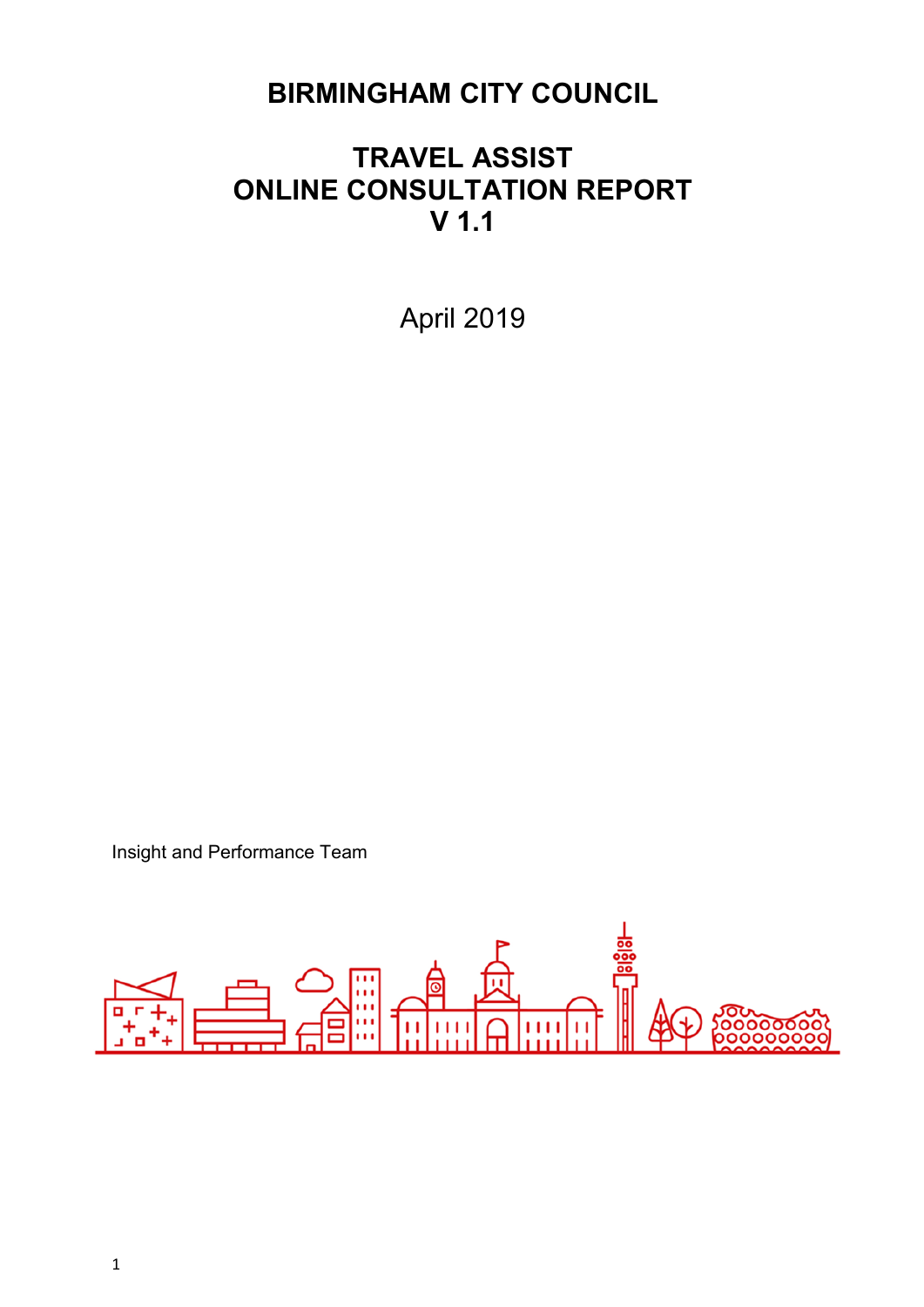### **Contents**

| Financial contribution for children and young people not of compulsory school age 6                 |
|-----------------------------------------------------------------------------------------------------|
|                                                                                                     |
|                                                                                                     |
|                                                                                                     |
| Rights and responsibilities of parents towards accompanying their children to school 11             |
| Factors considered when the Council makes a decision about an application for travel assistance  12 |
| When the Council is proposing that the draft policy would start to be used 13                       |
|                                                                                                     |
|                                                                                                     |
|                                                                                                     |
|                                                                                                     |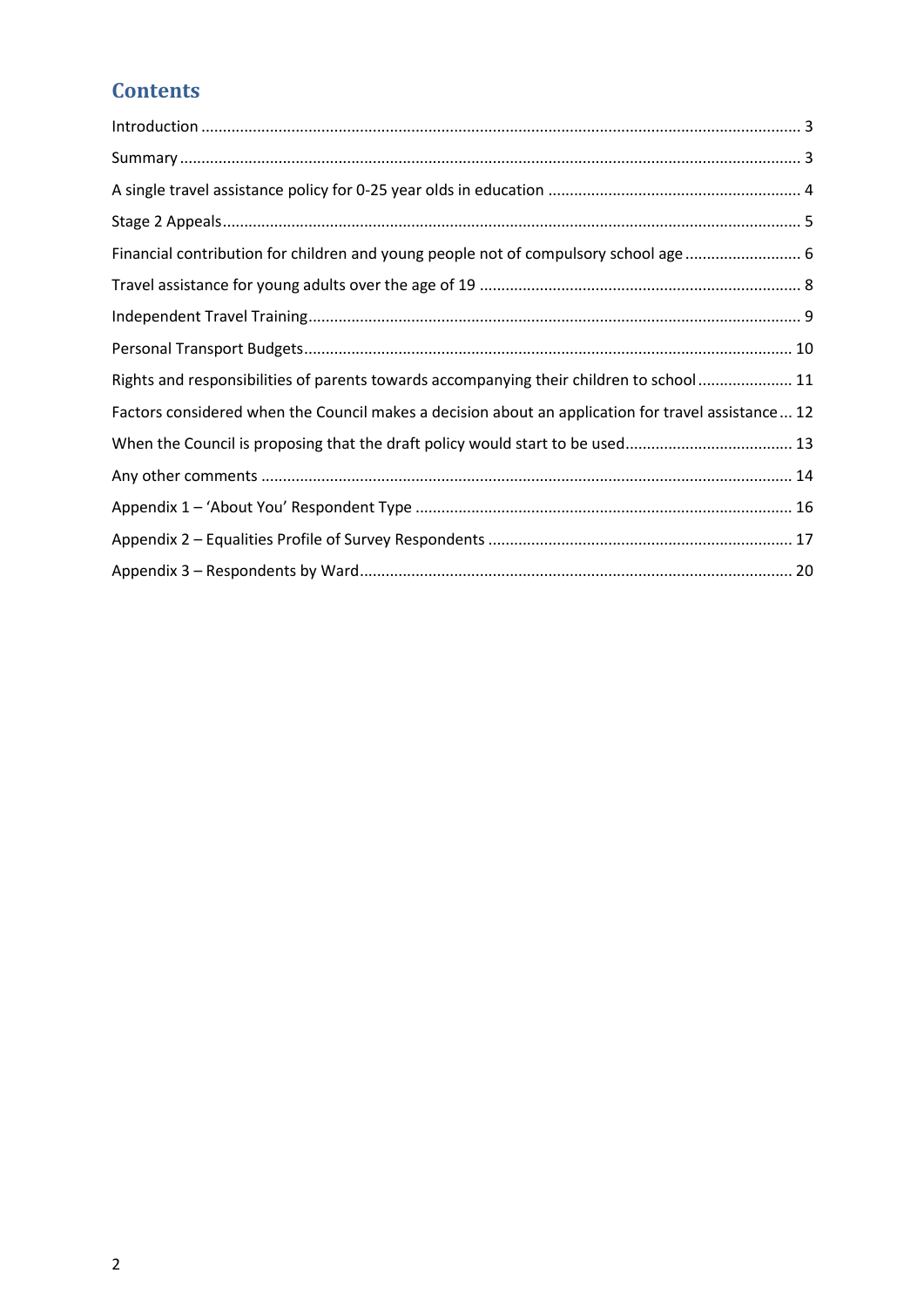# <span id="page-2-0"></span>**Introduction**

To provide a report on the 0-25 travel assistance policy consultation held online and feedback the results of the consultation, highlighting the areas where the public consultation indicated that citizens agreed/ disagreed with the proposals contained in the travel assistance policy for 0-25 year olds in education document.

## <span id="page-2-1"></span>**Summary**

This draft report summarises responses to Birmingham City Council's 0-25 travel assistance policy consultation held online. This was held on the Council's 'Be Heard' system and ran from 15th February 2019 to 2nd April 2019. It was based upon the 'Travel Assistance Policy for 0-25 year olds in Education' document. Questions about the policy were split into 11 themes and detailed summary of findings against each are listed from the next page onwards $1$ .

A total of 402 responses were received for the online 'Be Heard' online survey. Of which:

- 47% of responses received were responding for themselves.
- 53% responded on behalf of someone else. Of these, 93% were parent, carers, or guardians.

The top three respondent types consisted of:

- Birmingham Resident.
- Parent/carer of child or young person with special educational needs or disability.
- Birmingham City Council employee.

The top three travel assist services for respondents consisted of:

- Minibus.
- Guide.
- Taxi.

Overall more people agreed than disagreed with the proposals.

The top three categories in the questionnaire where respondents overall agreed with (based upon the totals) were:

- Stage 2 appeals: Attending the Stage 2 appeals (87%).
- Stage 2 appeals: Stage 2 officers (65%).
- Travel assistance for young adults over the age of 19 (63%).

Areas of most disagreement were in the following categories:

- Financial contribution for children and young people not of compulsory school age (48%).
- Travel assistance for children below compulsory age: Pre-school charge (37%).
- Travel assistance for children below compulsory age: Transport policy (35%).

#### **Any Other Comments**

Respondents to the online survey were also asked for any other comments. The survey received a total of 149 wide-ranging and detailed comments and suggestions under this question.

There were most comments around the importance of travel assistance to families with special educational needs and disabilities (SEND) and the impact of the new policy on parents/carers.

<u>.</u>

 $1$  Please note that, due to rounding of the numbers in the tables, the results for the questions on the following pages may not appear to total 100% or to match total agree and total disagree.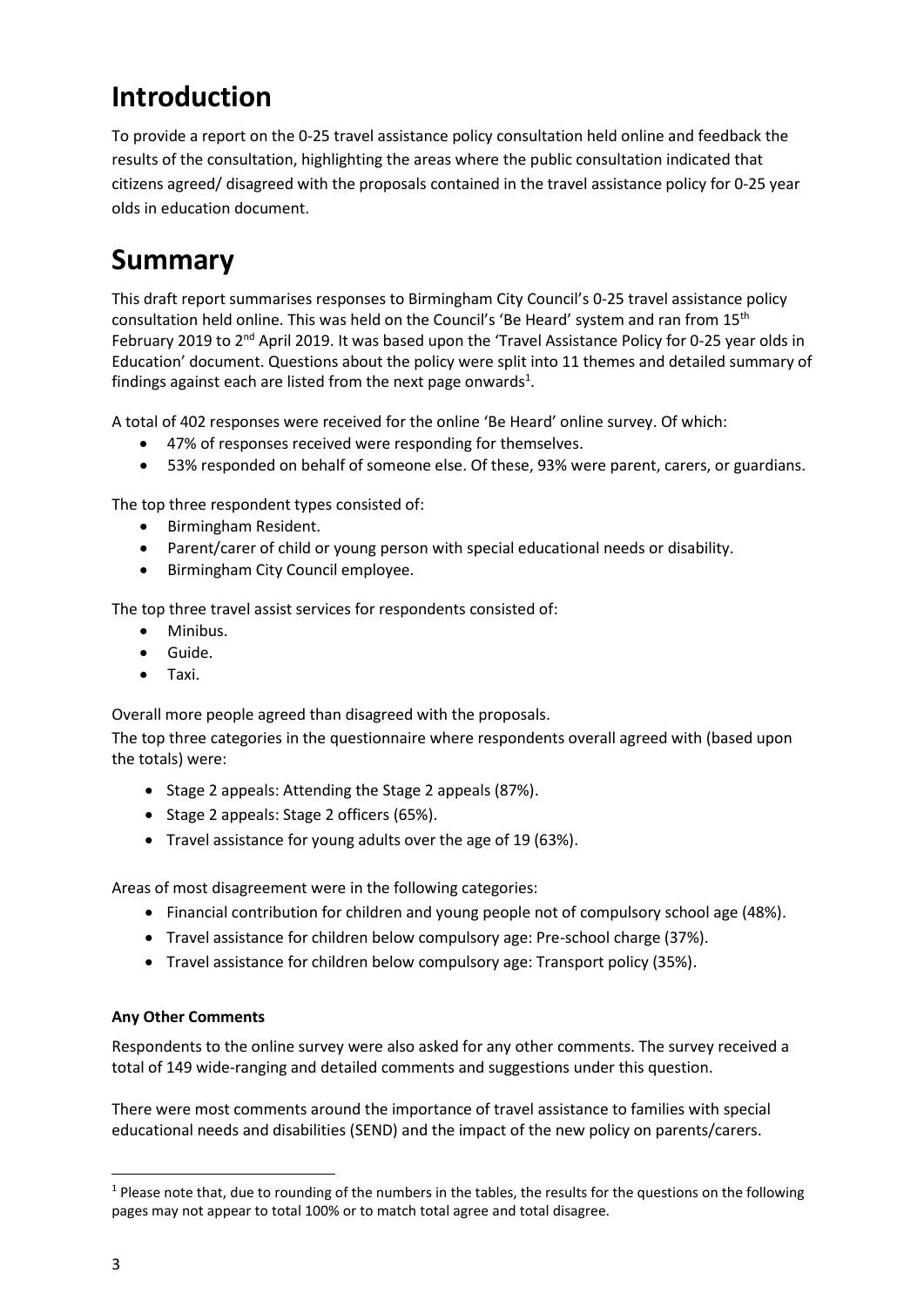# <span id="page-3-0"></span>**A single travel assistance policy for 0-25 year olds in education**

**Question 1:** To what extent do you agree that it is helpful for there to be one policy that outlines the provision available for 0-25 year olds rather than separate policies for each age range?



 *Total Responses: 402*

|    |     | <b>Strongly Agree</b> |     | Agree | <b>Neither Agree</b><br>nor Disagree |     |    | <b>Disagree</b> | <b>Strongly</b> | <b>Disagree</b> |    | Don't Know |
|----|-----|-----------------------|-----|-------|--------------------------------------|-----|----|-----------------|-----------------|-----------------|----|------------|
| Q1 | 137 | 34%                   | 106 | 26%   | 58                                   | 14% | 51 | 13%             | 40              | 10%             | 10 | 2%         |

#### **Key Findings**

60% of respondents agreed compared to 23% who disagreed. 154 respondents provided comments for this section.

The most popular theme to emerge was agreeing with the single policy (45%) for varying reasons. The main reason for agreement was having one policy was less confusing and complex, and that a streamlined document was easier for families to read and understand. A number of respondents agreed with a policy inclusive of all age groups, as they thought needs should be prioritised over age: some SEND children will need travel assistance even as a young adult.

Another prevalent theme is that having a single policy does not account for the complexity and variety of SEND children and young adults (43%). Separate policies would be preferable, as a blanket policy could not address the needs and entitlements of both a young child and a young adult, or for different disabilities and special needs. Some also raised that there is different legislation/benefits for different age groups. There were a few comments disagreeing with the policy as they found it unclear about the cost impacts and travel implications for different age groups and needs.

The above themes dominated responses to this question, with only a few other miscellaneous reasons for disagreement, including a small amount of criticism for current policy. Six respondents made suggestions for how the policy could be improved, such as how to split up age groups, or providing in-depth guides for different types of transport.

#### **The following comments are typical of many points raised.**

*"As a parent and school governor, remembering what to do with different age groups can be confusing combining the policy would be easier to reference."*

*"If the legal requirements are different then you need different policies for each group."*

*"Children's needs change with age. Regardless of [special] needs or not"*

*"As a parent with a child moving through the age bands consulting 1 document would make it easier and more transparent."*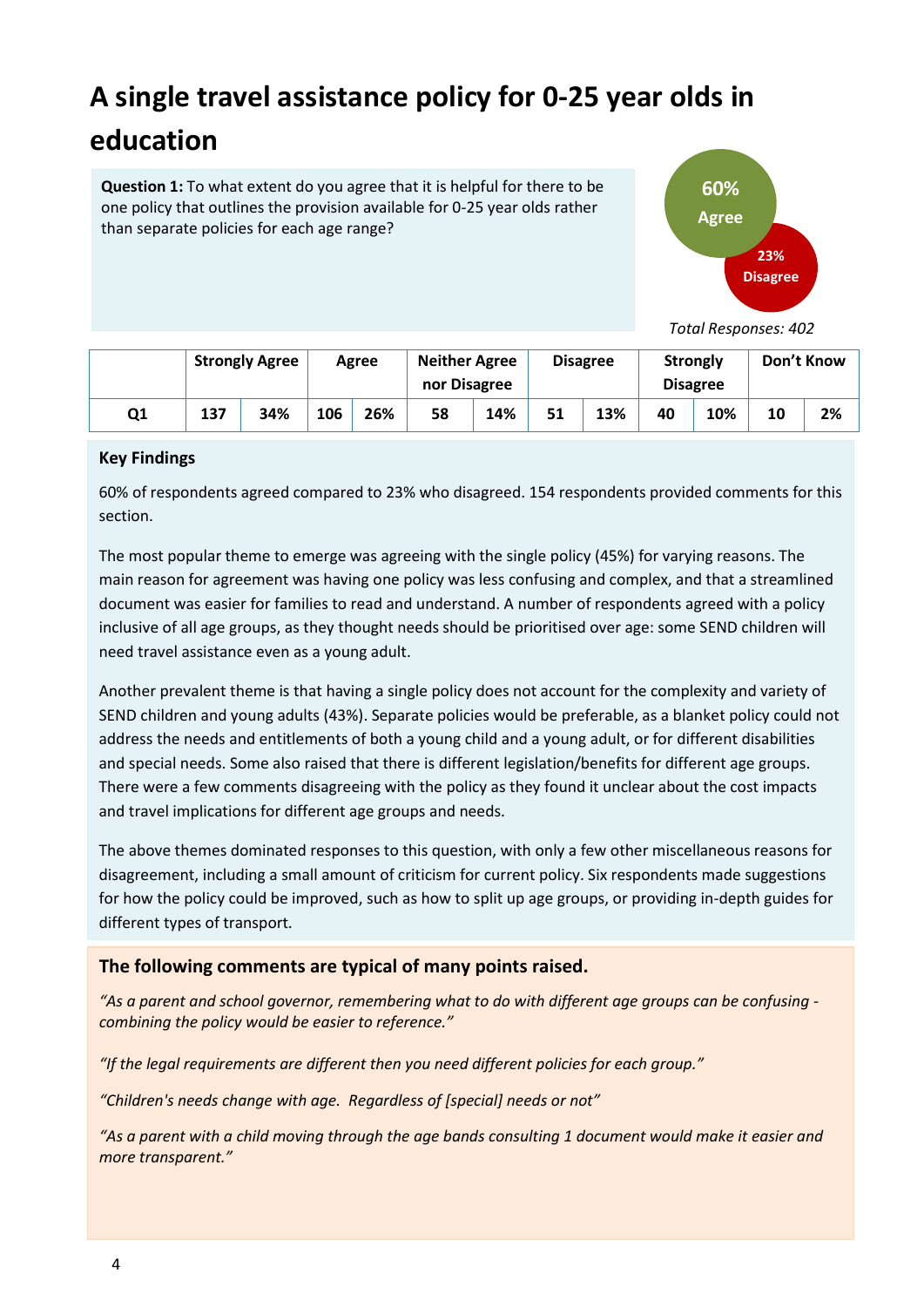## <span id="page-4-0"></span>**Stage 2 Appeals**

**Two questions were asked in relation to stage 2 appeals:**

**Question 1:** To what extent do you agree with the proposal that parents and carers would be able to attend the Stage 2 appeal?

**Question 2:** To what extent do you agree with changing the Stage 2 Appeal Panel to a panel of independent Council officers?



*Total Responses: 401*

*Total Responses: 401*

|                |     | <b>Strongly</b><br>Agree |     | Agree |    | <b>Neither Agree</b><br>nor Disagree |    | <b>Disagree</b> | <b>Strongly</b> | <b>Disagree</b> | Don't Know |    |
|----------------|-----|--------------------------|-----|-------|----|--------------------------------------|----|-----------------|-----------------|-----------------|------------|----|
| Q <sub>1</sub> | 229 | 57%                      | 119 | 30%   |    | 7%                                   | 11 | 3%              |                 | 1%              | 12         | 3% |
| Q <sub>2</sub> | 126 | 31%                      | 133 | 33%   | 67 | 17%                                  | 26 | 6%              | 24              | 6%              | 25         | 6% |

#### **Key Findings**

The response was overwhelmingly positive for parents/carers attending appeals panels. 87% agreed with this proposal, with only 3% disagreeing.

This level of agreement was lower for the use of independent council officers, but still with the majority (65%) agreeing, compared with those disagreeing (12%).

 circumstances, any issues they've encountered, and to answer any of the panel's questions in person. 124 respondents commented on these two proposals. 44% of those commenting agreed with parents/carer being able to attend. Most of these thought parents /carers should be able to input and have a voice about their child's appeal, including putting across their own point of view, their

27% of the comments supported the introduction of independent council officers, with varying reasons, including transparency, impartiality, and consistency. Some of those who supported independent council officers did so with the hope that it would not lead to council budgets being prioritised over a child's needs. Some who disagreed with the independent officers were concerned over this aspect, too.

A number of respondents commented on the importance of expertise for panel officers, such as involving those with direct experience of SEND children, or training the independent officers for the panels.

There were also a few suggestions, including providing translators for parents who struggled with English, and advocates for those who need help representing themselves at the panel.

#### **The following comments are typical of many points raised.**

*"At all stages, the parents/ carers should be involved, to be a given a chance to explain their views, and more importantly, their circumstances, which is not always easy to write, but can be explained verbally and the panel then has the chance to ask questions for clarification, which can't happen if the parents/ carers are not there."*

*"It makes sense that a stage 2 appeals panel should consist of 'hands off' representatives so the decision making is as transparent and free of bias."*

*"The independent council officers [will] need specific training. Will this be provided?"*

5 *the evidence I thought needed in the first place." "Having been through a stage 2 appeal myself, I would have loved the chance to have attended the panel as I found it very hard to know what extra information would be required for the appeal having provided all*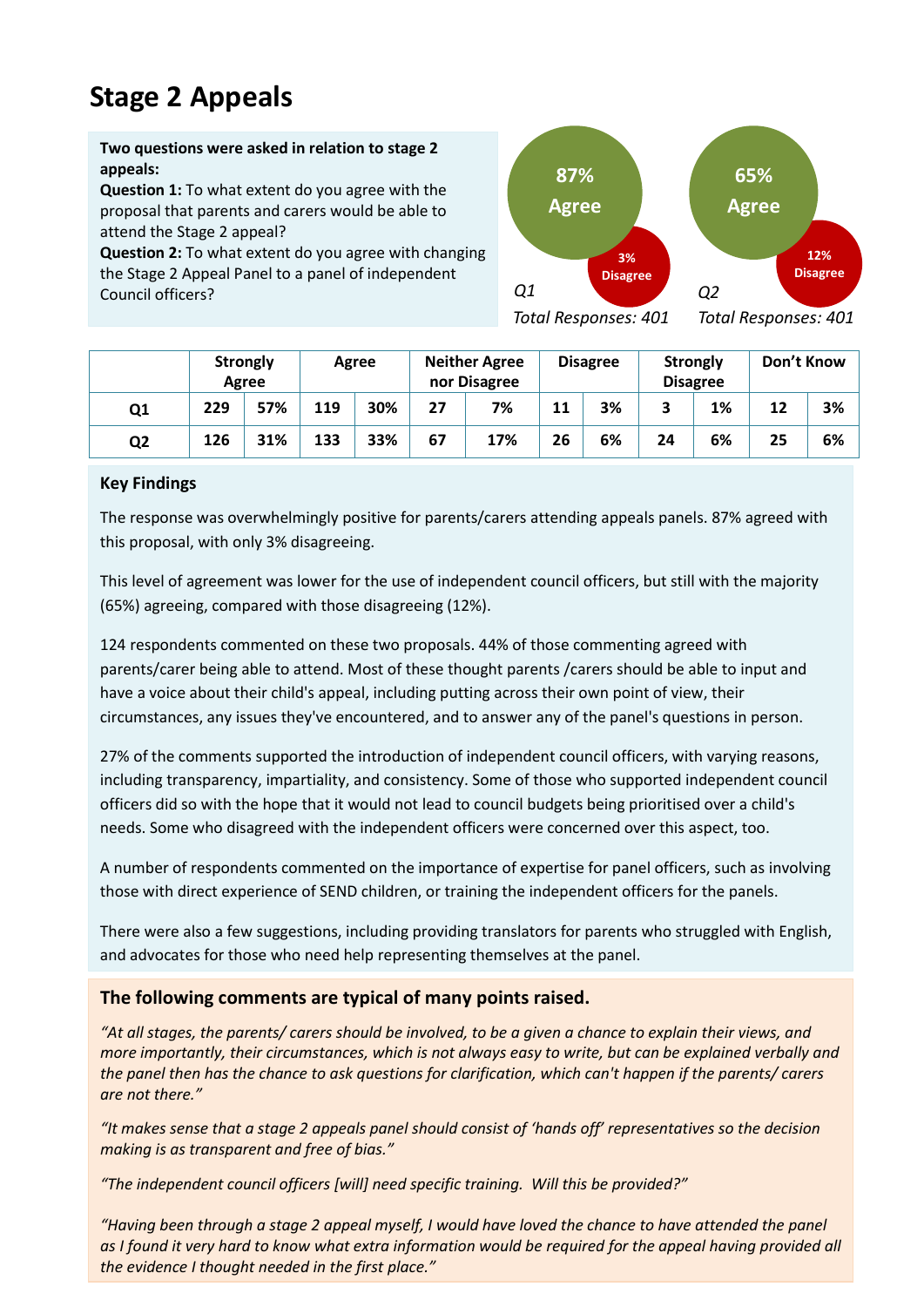# <span id="page-5-0"></span>**Financial contribution for children and young people not of compulsory school age**

#### **Question 1:**

The amount that would be required is £780 per academic year or £390 if the child or young person is from a low income family.

To what extent do you agree with this change in the charge?



 *Total Responses: 399*

|    |    | <b>Strongly Agree</b> |  | Agree | <b>Neither Agree</b><br>nor Disagree |     |    | <b>Disagree</b> | <b>Strongly</b> | <b>Disagree</b> | Don't Know |    |
|----|----|-----------------------|--|-------|--------------------------------------|-----|----|-----------------|-----------------|-----------------|------------|----|
| Q1 | 44 | 11%                   |  | 21%   | 65                                   | 16% | 93 | 23%             | 100             | 25%             | 15         | 4% |

#### **Key Findings**

32% of respondents agree to the proposals compared to 48% who disagree. 180 respondents provided comments for this question.

The most popular theme was the negative impact of the increased charges on family income (42%). Many respondents thought the new charges were too high, that families caring for children/young adults with SEND were more likely to be struggling financially, and that this charge would increase financial hardship.

There were a number of respondents who agreed with the charge (22%). This was for a wide range of reasons, including: families with SEND shouldn't receive any more help than other families; families on benefits should pay; respondents who were willing to pay to keep the service; agreements with provisos on how to make it easier for families to pay. There was a mix of respondents suggesting means-tested assessments as financial circumstances for families will vary.

 Just over a fifth (21%) were generally against the charges, considering it wrong to charge children with SEND for assisted transport to go to school. Respondents also raised that children with SEND had little choice in terms of specialist provision and often had to travel far distances. A few considered it discriminatory against vulnerable children that required assisted transport.

#### **The following comments are typical of many points raised.**

*"I would rather pay the charges as I know my child would be able to travel to and from college in a safe and secure manner"*

*"….as a full-time carer the only time I can work is when my [child] is at school which means I am limited to the kind of jobs I can do and what I can earn. There is no way I would be able to sustain these costs and the system would be contributing to furthering our disadvantage. I am a single parent with no support or childcare."*

*"Families are living on the breadline. Wages are not going up but cost of living is. What if a family has more than 1 child in a special school? families are being offered schools away from their local community either due to their level or need but usually due to the lack of school places. "*

*"Any requests for assistance with funding should be taken on a case by case basis, some can pay some cannot. Makes sense that the costs have risen so more should be contributed where possible."*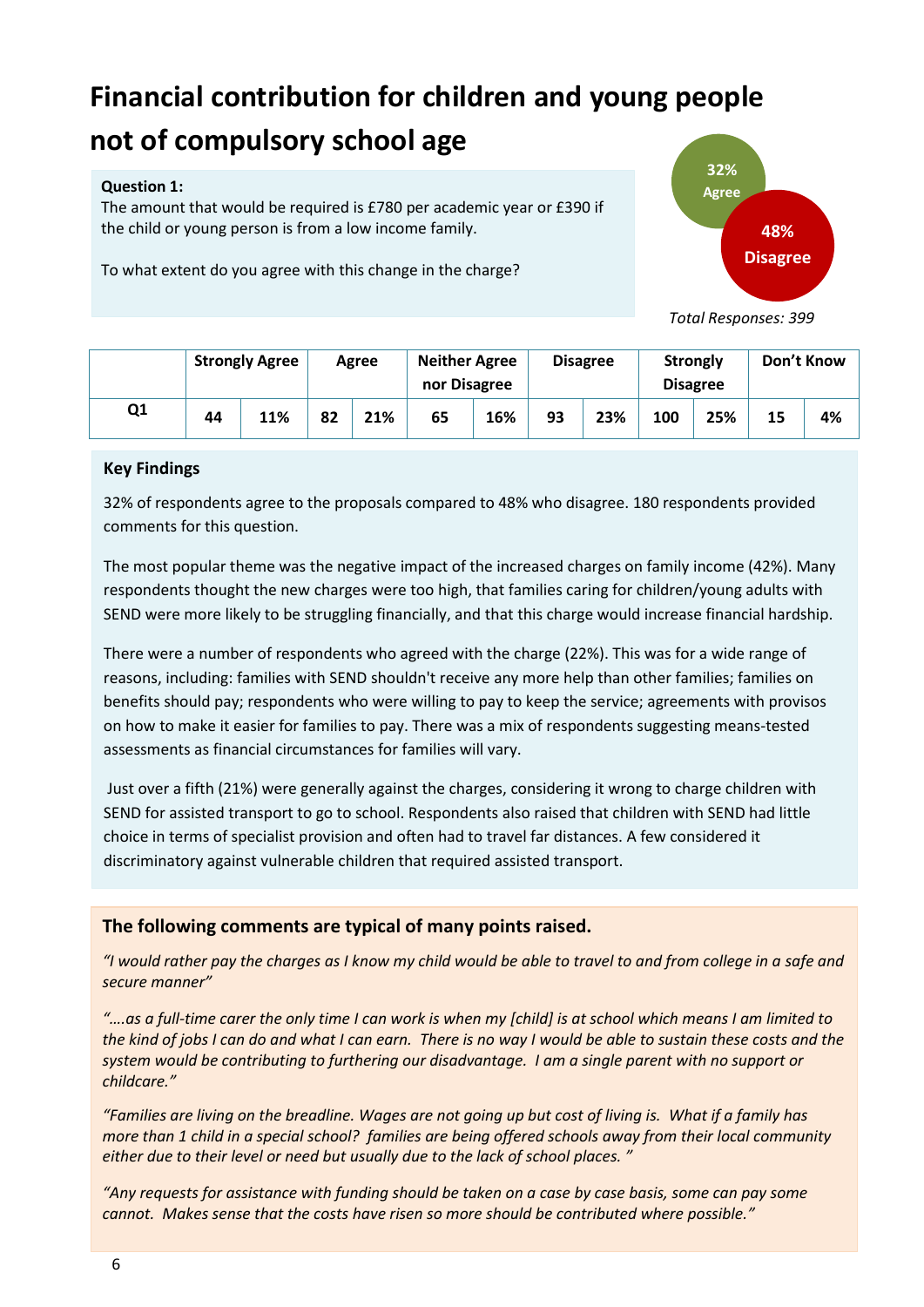# **Travel assistance for children below compulsory school**

### **age**

#### **Two questions were asked in relation to stage 2 appeals:**

**Question 1:** To what extent do you agree with the Council's proposed transport policy in relation to children who are below compulsory school age?

**Question 2:** To what extent do you agree that parents of pre-school age children should contribute to the cost of travel assistance, where it is provided?



*Total Responses: 396 Total Responses: 400*

|    |    | <b>Strongly</b><br>Agree |     | Agree | <b>Neither Agree</b><br>nor Disagree |     |    | <b>Disagree</b> |    | <b>Strongly</b><br><b>Disagree</b> |    | Don't Know |
|----|----|--------------------------|-----|-------|--------------------------------------|-----|----|-----------------|----|------------------------------------|----|------------|
| Q1 | 57 | 14%                      | 103 | 26%   |                                      | 19% | 75 | 19%             | 65 | 16%                                | 22 | 6%         |
| Q2 | 52 | 13%                      | 112 | 28%   | 72                                   | 18% | 71 | 18%             | 77 | 19%                                | 16 | 4%         |

#### **Key Findings**

For Q1, 40% agreed compared to 35% disagreeing. For Q2, 41% agreed compared to 37% disagreeing.

128 respondents commented on these two proposals. There were similar themes to the previous question on Financial Contributions.

Just over a quarter of respondents (27%) commented on why they agree with at least part of the policy, including: it's 'reasonable' for the parents to pay; it's the parents' 'choice' to send children to school early, and that those receiving benefits should be charged.

 A small number suggested it should depend on circumstances: a child's level of need, or the family's income. There were some suggesting means-tested assessments as financial circumstances for families will vary (16%). A few suggested that those with EHCPs should be entitled to free transport.

The negative impact of the increased charges on family income (22%) was popular theme. As with the previous section, many respondents thought the new charges were too high and would have a negative impact on low-income families who have a difficult, stressful life already.

There were comments questioning why children needed the provision before compulsory age. Others mentioned with the benefits of early intervention and education access for children with SEND being key for their development (18%).

#### **The following comments are typical of many points raised.**

*"...I do not think it is unreasonable for parents to be asked to contribute to the cost of transport, as long as it is within their financial means and it is a reasonable sum."*

*"The policy needs to be clear that this refers to Nursery age children, not under 5s. Nursery children with EHCPs clearly need specialist provision….The youngest children are often our most vulnerable… Sometimes early intervention means that the children make rapid and sustained progress..."*

*"We know that early intervention is crucial to a lot of special needs. A lower income family is unlikely to be able to afford even the reduced contribution and therefore an already disadvantaged child may not be able to access early education and intervention because of financial hardship."*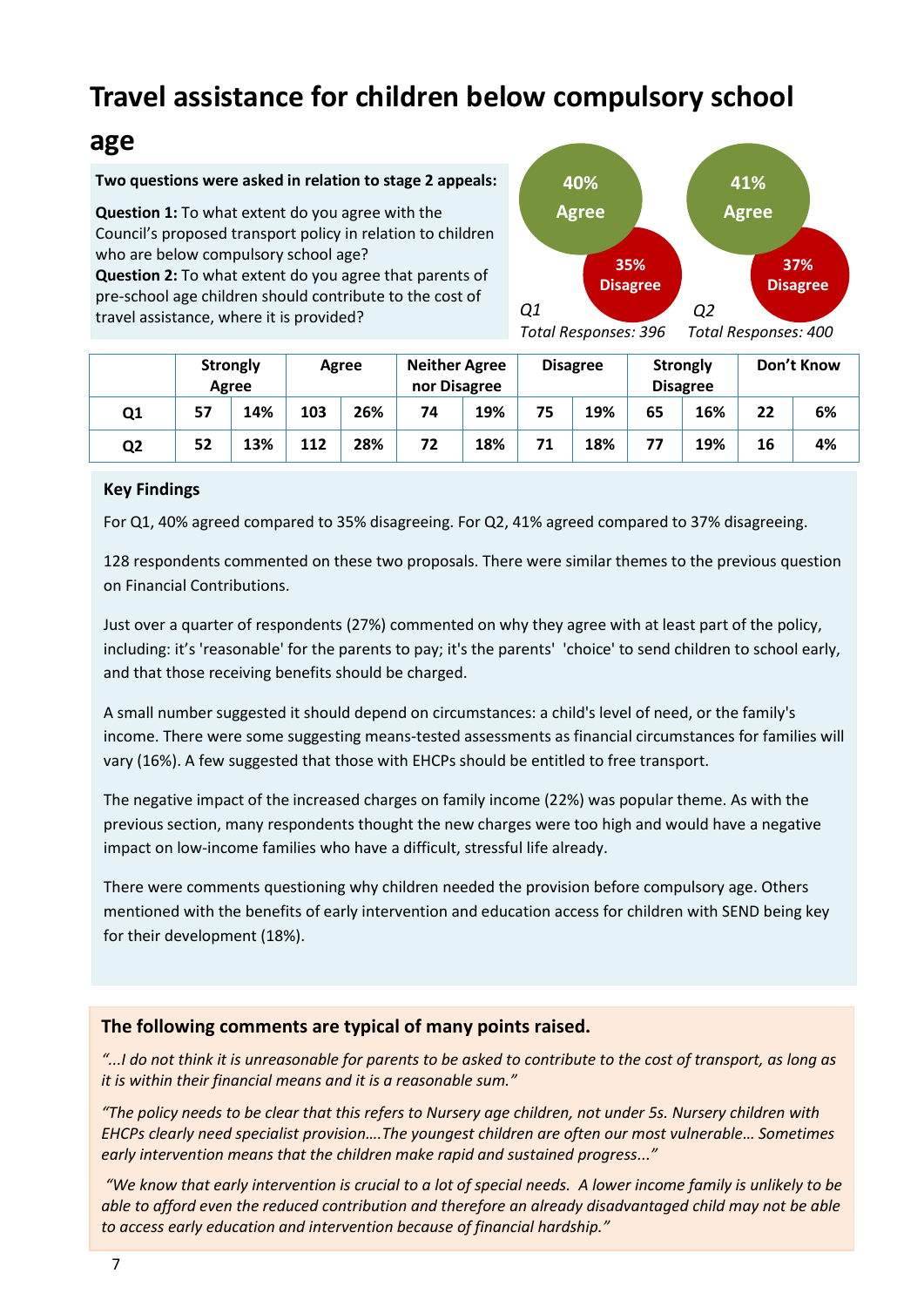# <span id="page-7-0"></span>**Travel assistance for young adults over the age of 19**

#### **Question 1:**

The Council would only consider applications from young adults who have an Education Health and Care plan or the circumstances are exceptional and would only award transport assistance where it considers it necessary.

To what extent do you agree with the Council's approach towards providing travel assistance for young adults over the age of 19?



 *Total Responses: 400*

|    | <b>Strongly Agree</b> |            |  | Agree | <b>Neither Agree</b><br>nor Disagree |     |    | <b>Disagree</b> | <b>Strongly</b> | <b>Disagree</b> | Don't Know |    |
|----|-----------------------|------------|--|-------|--------------------------------------|-----|----|-----------------|-----------------|-----------------|------------|----|
| Q1 | 103                   | 26%<br>149 |  | 37%   | 53                                   | 13% | 42 | 11%             | 39              | 10%             | 14         | 4% |

#### **Key Findings**

63% of respondents agree to the proposals compared to 20% who disagree. 117 respondents provided comments for this section.

Over a third commented (39%) on why they agree with at least part of the policy; this included those who agreed with the policy because they agree that young adults should have travel assist support (16%), as opposed to specifics of the new policy. There were also those who agreed depending on the needs of the young person being assessed first (13%).

Another common theme was that young adults with SEND should be assessed based on needs and ability to travel, rather than age (30%). Not all young adults with SEND will travel safely without assisted transport as their condition is life-long and/or they do not mature at the same rate as children without SEND. The long journey to a special school far away will leave many young adults vulnerable to unpredictable or dangerous situations. This concerned a number of commenters to this question.

There was a desire to reflect the need to support young people before the age of 19 to develop key life skills through their education. These would include the ability to travel and live independently, general learning skills and socialising.

15% of comments were generally against the charges, that young adults with special needs should not be penalised for their differences but supported. This included those who thought young adults with EHCPs should still receive travel assist.

#### **The following comments are typical of many points raised.**

*"The young adults who qualify for this service should be entitled to the same opportunities as their peers." "Just because a child with special needs becomes an adult does not mean that his needs cease to exist"*

*"Disability is a life long thing, just because the person has gotten older does not mean that their physical or mental age has increased enough to no longer need assistance"*

*"Travel training needs to be more widely available and then I do not think so many people would require transport. If money was invested earlier on for travel training then this would help for their future."*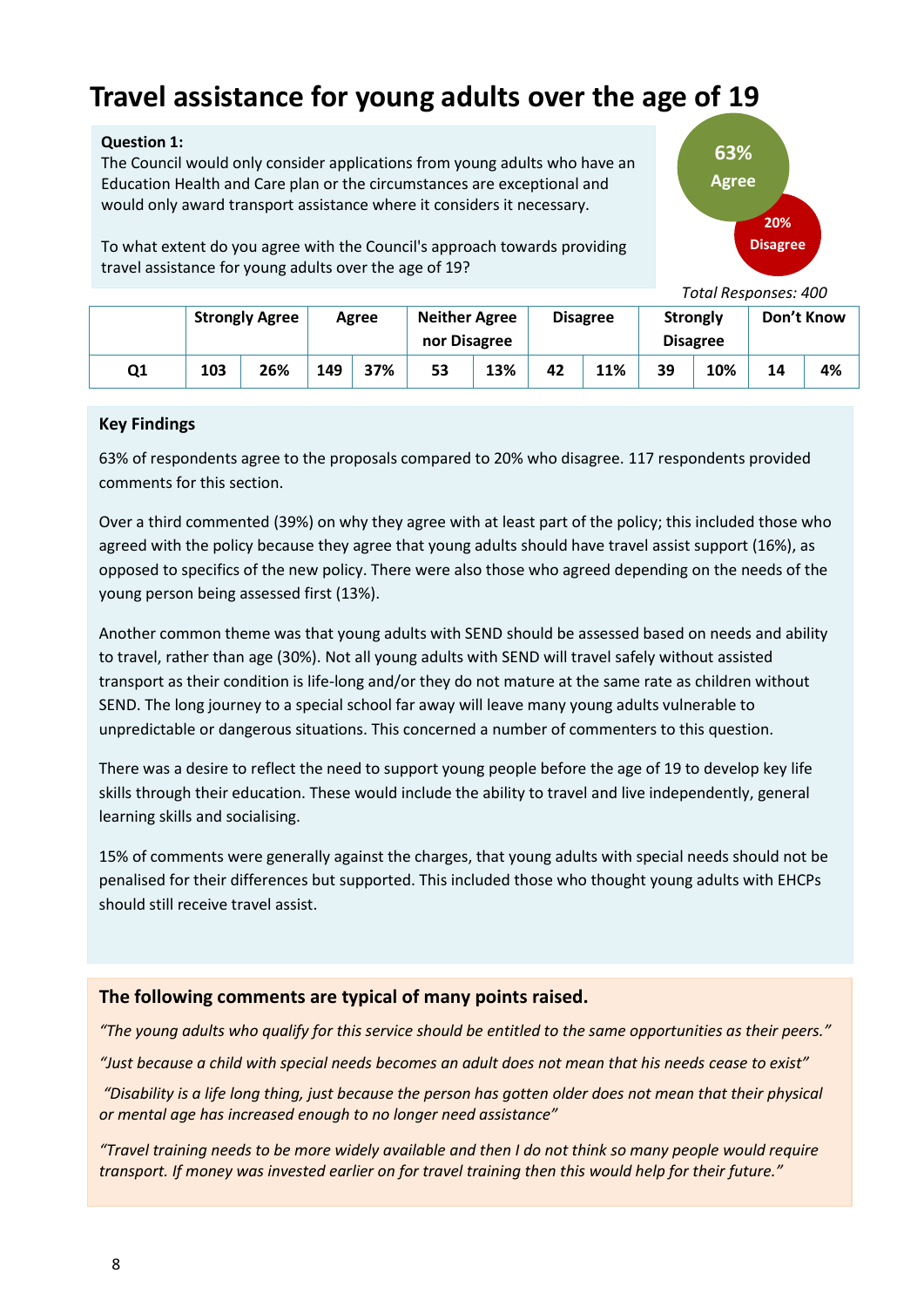## <span id="page-8-0"></span>**Independent Travel Training**

#### **Question 1:**

To what extent do you agree that all children who are awarded travel assistance should be considered for independent travel training, unless there is a good reason why it would not be appropriate?



 *Total Responses: 401*

|    | <b>Strongly Agree</b> |     | Agree |     | <b>Neither Agree</b><br>nor Disagree |     |    | <b>Disagree</b> | <b>Strongly</b> | <b>Disagree</b> | Don't Know |    |
|----|-----------------------|-----|-------|-----|--------------------------------------|-----|----|-----------------|-----------------|-----------------|------------|----|
| Q1 | 99                    | 25% | 132   | 33% | 53                                   | 13% | 67 | 17%             | 41              | 10%             | q          | 2% |

#### **Key Findings**

58% of respondents agree to the proposals compared to 27% who disagree. 162 respondents commented on this question.

Over a third of respondents who commented agreed (36%) with the training, however, a large proportion of those agreed with conditions attached (23%). This mainly centres on having training only where assessed as appropriate and suitable for the child/young adult, depending on their needs. Some children would still require travel assistance. There were also those who agreed because they viewed it as aiding independence and increasing life skills.

There were also comments that mentioned not all children will be suitable for travelling independently (28%), with concerns over child safety and stress if they were made travel when not suitable. Parents/carers who commented were keen to ensure that where travel training was undertaken it was appropriate for the individual child and travel arrangements were not withdrawn until it was clear the child was able to travel independently longer term. Some respondents perceived Birmingham as an increasingly dangerous place to travel.

Also, a number commented that thorough assessments should be done on a case-by-case basis (28%), involving consultation with those who know the child best or specialists in that field (15%).

#### **The following comments are typical of many points raised.**

*"Autistic young person does behave differently when accompanied by others during training, as soon as they get freedom they started behaving very dangerously for themselves and others"*

*"But only with a very clear criteria for assessment. Children who are clearly less able to get to school by themselves through distance or risk should be given priority and parents should be expected to support more over shorter distances etc"*

*"Independence should be encouraged if appropriate to the young person."*

*"I agree if the child is over the age of 11 and [is] fully assessed to ensure the child is able and mature enough to be considered for independent training. Discussions with family and the child have to be discussed fully, openly and agreed."*

*"I have concerns surrounding the number of travel trainers available to support the children & young people."*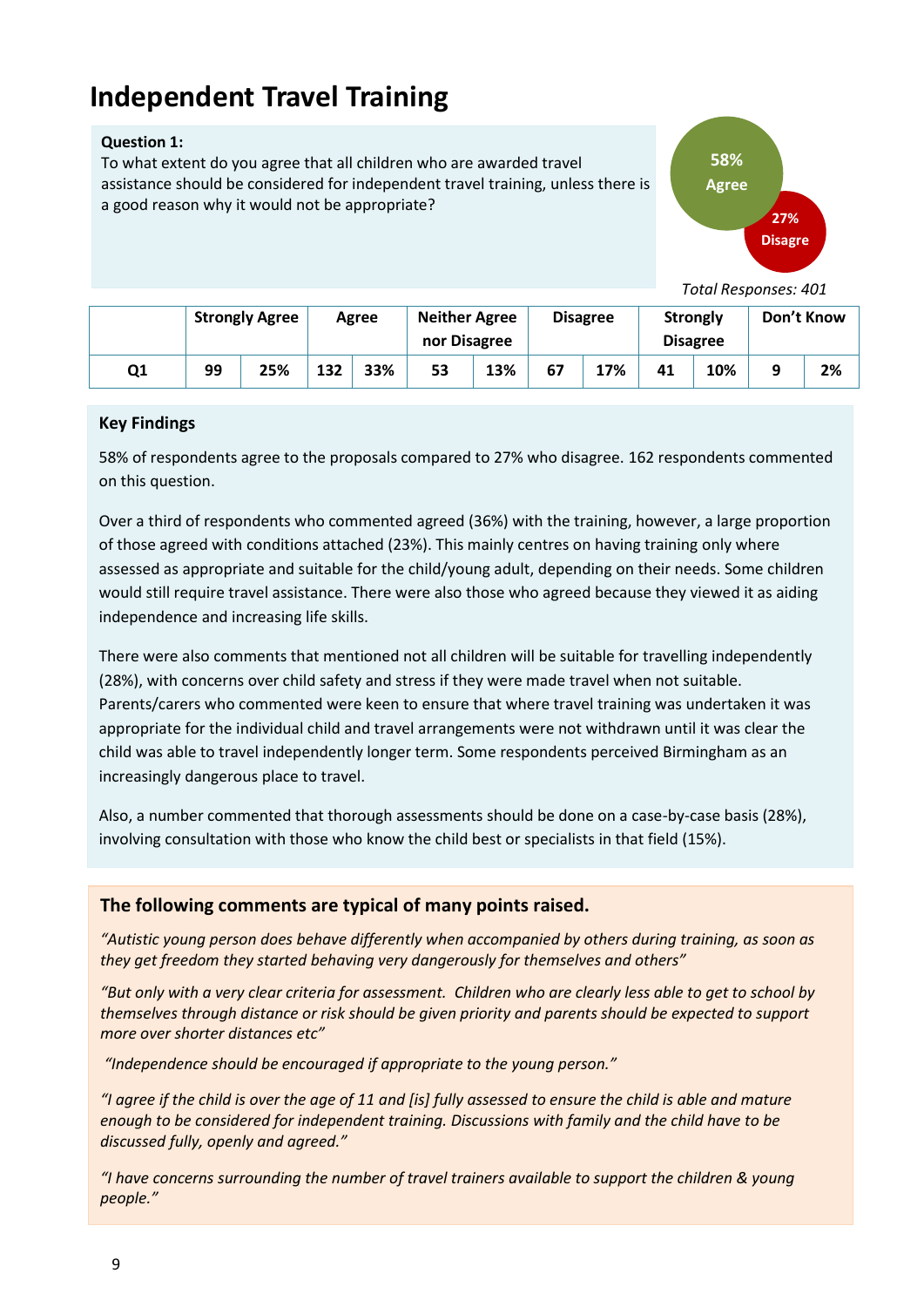## <span id="page-9-0"></span>**Personal Transport Budgets**

**Two questions were asked in relation to personal transport budgets:**

**Question 1:** To what extent do you agree that a personal transport budget may be useful for families who are eligible for transport?

**Question 2:** To what extent do you agree that the policy is clear about when the Council may offer a family a personal transport budget?



*Total Responses: 402* 

*Total Responses: 399*

|                |    | <b>Strongly</b><br>Agree | Agree |     |     | <b>Neither Agree</b><br>nor Disagree |    | <b>Disagree</b> |    | <b>Strongly</b><br><b>Disagree</b> | Don't Know |    |
|----------------|----|--------------------------|-------|-----|-----|--------------------------------------|----|-----------------|----|------------------------------------|------------|----|
| Q <sub>1</sub> | 87 | 22%                      | 142   | 35% |     | 18%                                  | 48 | 12%             | 40 | 10%                                | 14         | 3% |
| Q <sub>2</sub> | 38 | 10%                      | 111   | 28% | 125 | 31%                                  | 70 | 18%             | 35 | 9%                                 | 20         | 5% |

#### **Key Findings**

For Q1, 57% of respondents agreed compared to 22% who disagree. For Q2, 37% agreed compared to 26% who disagreed. 136 respondents commented on this question.

 alternative transport to distant specialist provision. There were a large proportion of comments concerned with the direct negative impact of a personal transport budget may have (35%). This included placing too much stress and responsibility onto parents/carers, who would not have the capacity to deal with this extra pressure (22%). Some were worried about the extra anxiety and confusion it would cause over handling complex financial decisions, or how to cope with multiple children, distant specialist provision, or the complexity of organising the

A few pointed out that this policy would not necessarily lower air pollution as more children would potentially be using individual cars through private hire or other means, and this would lead to more vehicles on the road, and congestion around the special schools.

There was also concern that as some families with SEND are struggling financially, the money for the transport would be used to pay for other budget pressures (14%). Many respondents wanted a personal transport budget to be a choice, not mandatory (24%), and were concerned the council would force the budget on families.

Some respondents were sceptical that the budget would cover all the costs (10%).

#### **The following comments are typical of many points raised.**

*"Because of the lack of wrap around care available for special needs student it will have a huge negative impact on families; siblings will miss out on after school activities ... As most parents will have to drive students or hire a taxi traffic at school site will become dangerous ... There will also be a huge environmental impact of increased vehicle usage."*

*"No amount of money will enable me to get 2 young children to two different schools at the same time. I would not use a taxi and my other [child's] school does not provide school club facilities."*

*"I don't think it is a good idea … because a lot of families are already struggling and they may spend it with the intention of putting it back this again would cause problems for our most vulnerable families."*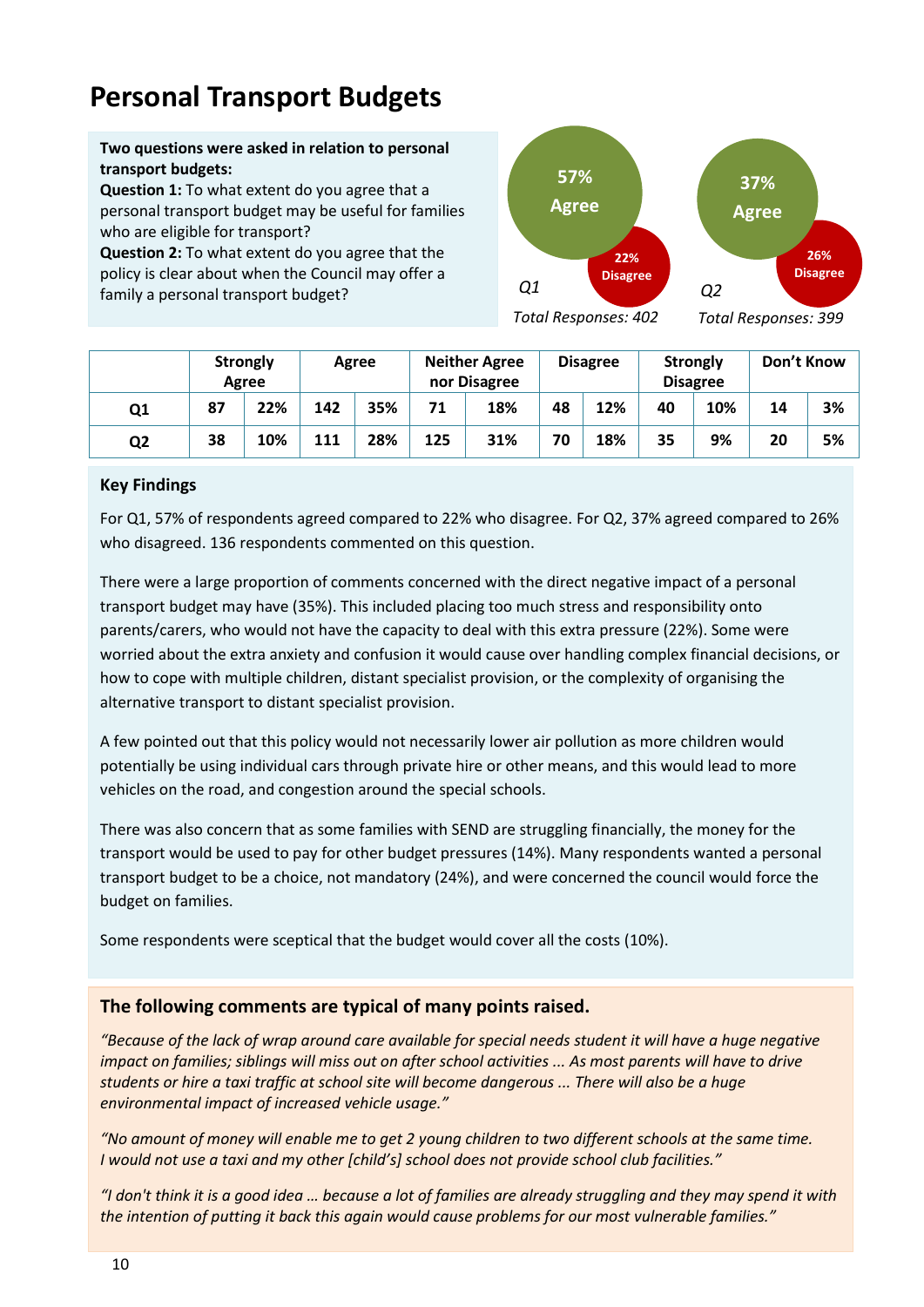# <span id="page-10-0"></span>**Rights and responsibilities of parents towards accompanying their children to school**

#### **Question 1:**

To what extent do you agree that the draft policy is clear about this issue?



 *Total Responses: 400*

|    | <b>Strongly</b><br>Agree |  | Agree |     |    | <b>Neither Agree</b><br>nor Disagree |    | <b>Disagree</b> | <b>Strongly</b> | <b>Disagree</b> | Don't<br><b>Know</b> |    |
|----|--------------------------|--|-------|-----|----|--------------------------------------|----|-----------------|-----------------|-----------------|----------------------|----|
| Q1 | 15%<br>60                |  | 118   | 30% | 76 | 19%                                  | 72 | 18%             | 61              | 15%             | 13                   | 3% |

#### **Key Findings**

45% of respondents agreed compared to 33% who disagreed. 148 commented on this question.

Respondents' views on the main areas impacted by this part of the policy are discussed below.

Having school-age children at more than one school and how would it be possible to get all children to different schools (30%). This may lead to parents/carers having to choose which children are not accompanied to school or dealing with a complicated school run.

Another factor was the lack of specialist provision choice, with long journeys required to get there (26%) because of the distance from home or others children's schools. This would make it difficult to get all children to school on time. For a few respondents, the distance would mean a 2-3 hour round trip.

Also, there was discussion on how the above two factors would impact on working parents /carers (30%), and whether the parents/carers would have to give up work to do these long school runs.

This all lead to some discussion of how it might affect child's school attendance, if the parent/carer could not overcome the above challenges. There were also a few respondents who mentioned the impact on single parent families, who would have to manage all of this without support.

Some commented on how families with SEND required the extra support that other families don't, or that families with SEND faced more challenges with travelling to school than others. This was partially because of the issue with specialist provision being so far, or that their children would never be able to walk to school safely on their own, unlike children without SEND.

#### **The following comments are typical of many points raised.**

*"parents of children with SEN often have other children who they are required to accompany to different schools and/or jobs to get to. we rely on transport for our children with SEN to ensure they are safely delivered to school and home again. we cannot be at two schools at the same time and if we are late taking children to school we face fines. we have to juggle this along with jobs if we don't want to struggle on benefits and would prefer to contribute to society."*

*"Personal budgets would not be in the best interests of families with disabled children. It would also increase the number of vehicles travelling to schools and therefore increase pollution."*

*"The closest school to meet my childs needs is 1 hr 15 mins away. That is not our fault. If I were to transport or accompany my child daily that would be 5 hours of my day gone."*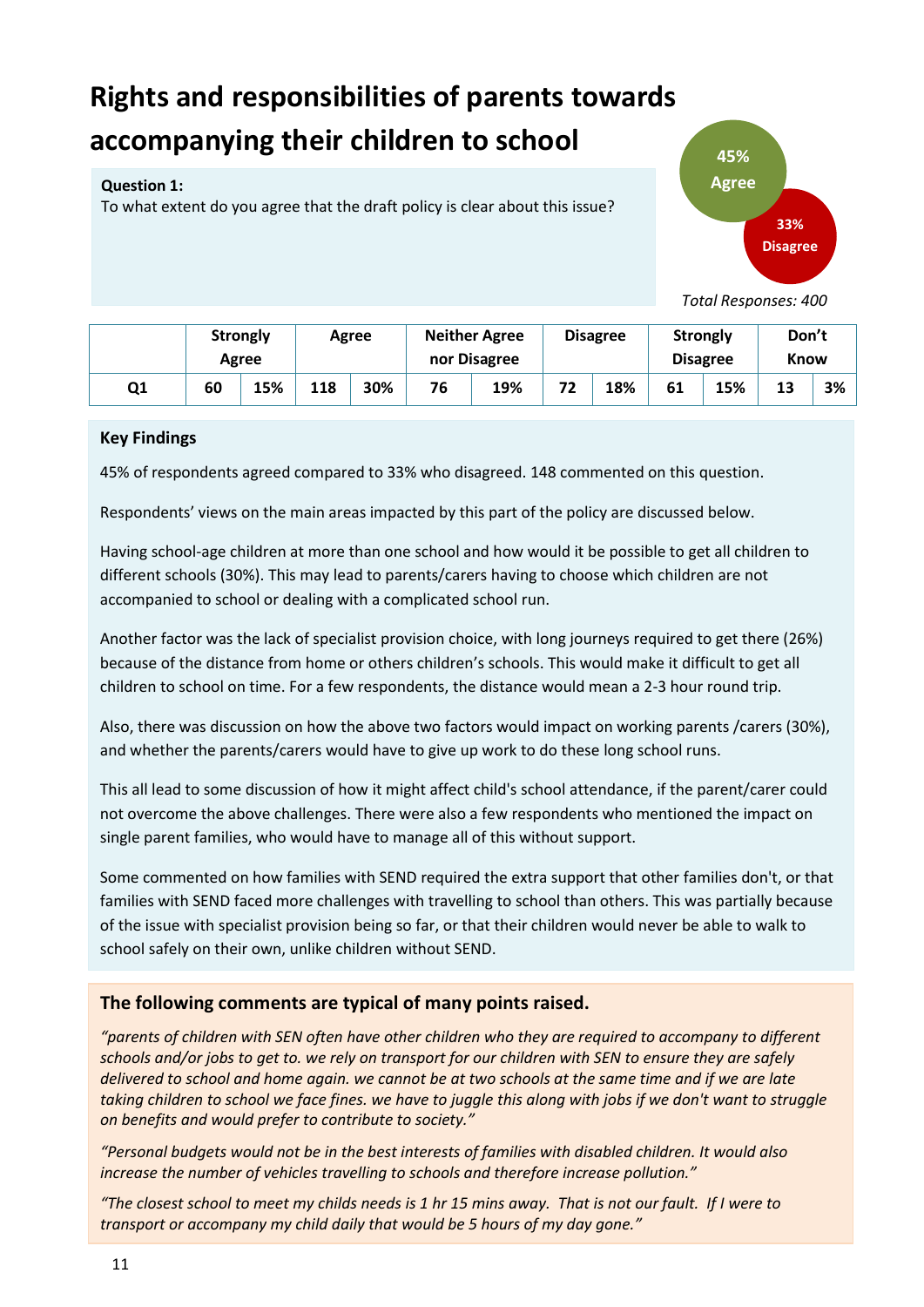# <span id="page-11-0"></span>**Factors considered when the Council makes a decision about an application for travel assistance**

#### **Question 1:**

Do you agree that the draft policy is clear about how decisions are made?



 *Total Responses: 400*

|    | <b>Strongly</b><br>Agree |    | Agree |     | <b>Neither Agree</b><br>nor Disagree |     | <b>Disagree</b> | <b>Strongly</b> | <b>Disagree</b> |    | Don't Know |    |
|----|--------------------------|----|-------|-----|--------------------------------------|-----|-----------------|-----------------|-----------------|----|------------|----|
| Q1 | 30                       | 8% | 145   | 36% |                                      | 24% | 73              | 18%             | 32              | 8% | 23         | 6% |

#### **Key Findings**

44% of respondents agreed to the proposals compared to 26% who disagreed. 67 respondents commented on this section.

Nearly half (46%) did not find the policy clearly written for various reasons. The main reason given (34%) was that it was not specific enough in certain sections or definitions, particularly around 'good reason' and 'exceptional circumstance'. There was criticism that it was confusing, too broadly written, and needed more criteria and examples. A few thought it was generally not clear, or had jargon.

Another popular theme centred on criticism of objectives and other content in the new policy (43%). This included how it would negatively impact families and did not acknowledge this; how it was focused on budgets over child needs; inconsistencies within the policy and application forms, and a couple mentioning how it contradicted certain sections of the Education Act.

There was also criticism on the current Travel Assist policy and the poor quality of the service (13%), particularly how difficult and stressful it is for families to contact someone at the service or generally to get assistance.

#### **The following comments are typical of many points raised.**

*"The Draft Policy said nothing about how decisions are made it just Stated the procedure used to make the decisions NOT how decisions are made."*

*"It is not clear what 'exceptional circumstances' might be if a child had an EHCP and required travel assistance."*

*"No firm criteria or measurement or information about how decisions are to be made. "Reasonable" ?? "Good reason"???"*

*"The wording is commendably clear."*

*"It's a policy to reduce cost failing to take into account safety of students, welfare of students, parents and siblings. It shows no concern for the wider economic or environmental impact."*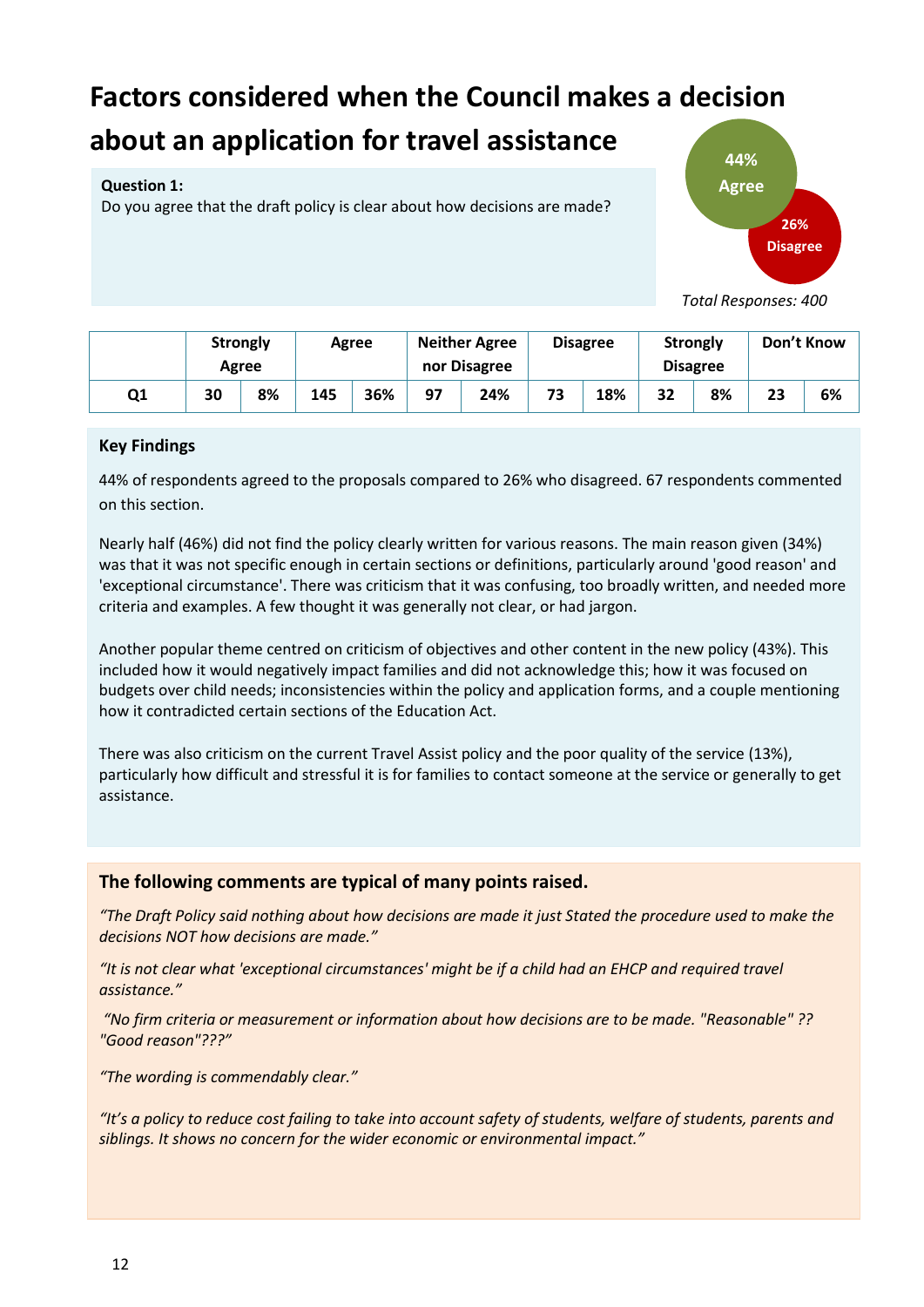# <span id="page-12-0"></span>**When the Council is proposing that the draft policy**

### **would start to be used**

#### **Question 1:**

To what extent do you agree with the Council's proposals for implementing the new policy, if it is approved?



 *Total Responses: 401*

|    | <b>Strongly</b><br>Agree |                  |  | Agree | <b>Neither Agree</b><br>nor Disagree |     | <b>Disagree</b> |     | <b>Strongly</b><br><b>Disagree</b> |     | Don't Know |    |
|----|--------------------------|------------------|--|-------|--------------------------------------|-----|-----------------|-----|------------------------------------|-----|------------|----|
| Q1 | 36                       | 27%<br>9%<br>110 |  |       | 111                                  | 28% | 67              | 17% | 52                                 | 13% | 25         | 6% |

#### **Key Findings**

36% of respondents agreed compared to 30% who disagreed. 81 respondents commented on this question.

There was some criticism over the timing of the consultation/policy implementation (16%) and the impact if the policy started in the next school year. Some commented that the implementation of the policy could affect those who've already applied for school places. A few commented that it would not give families enough time to prepare for these changes, such as the timescale for families applying for travel assist under the new policy, saving up for the increased charges, or making alternative childcare/work arrangements. Also, two respondents commented that this was too short notice for schools to prepare.

There were also suggestion on improving the policy (22%), including: making the policy more specific on implementation timelines; phasing the policy in over a longer period; delaying it for a year; introducing it initially to new applicants only; carrying out a pilot first; and working better with Transport West Midlands and other public sector travel services.

There was also criticism of current policy and service quality (19%), including parents finding it difficult and stressful, and scepticism over the council being able to introduce a new policy without problems.

#### **The following comments are typical of many points raised.**

*"I don't have any issues about the way they want to introduce the changes but I think it need to be clearer to parents the specifics of how they will be affected and what will be in place to replace this current arrangements as soon as possible"*

*"Having a child with any disability is hard enough and this is stress no parent needs"*

*"I think it needs to be implemented later. There are too many factors to consider and it would possible mean that new applicants will be left struggling to get their children into school at the start of Sept 2019"*

*"My only observation at this point would be regarding decisions about Independent travel training for older children. This will take time and therefore there needs to be significant input in terms of funding for training before this part of the policy is fully implemented."*

*"I am sceptical about the capacity for the Council to be able to implement this without there being issues for families."*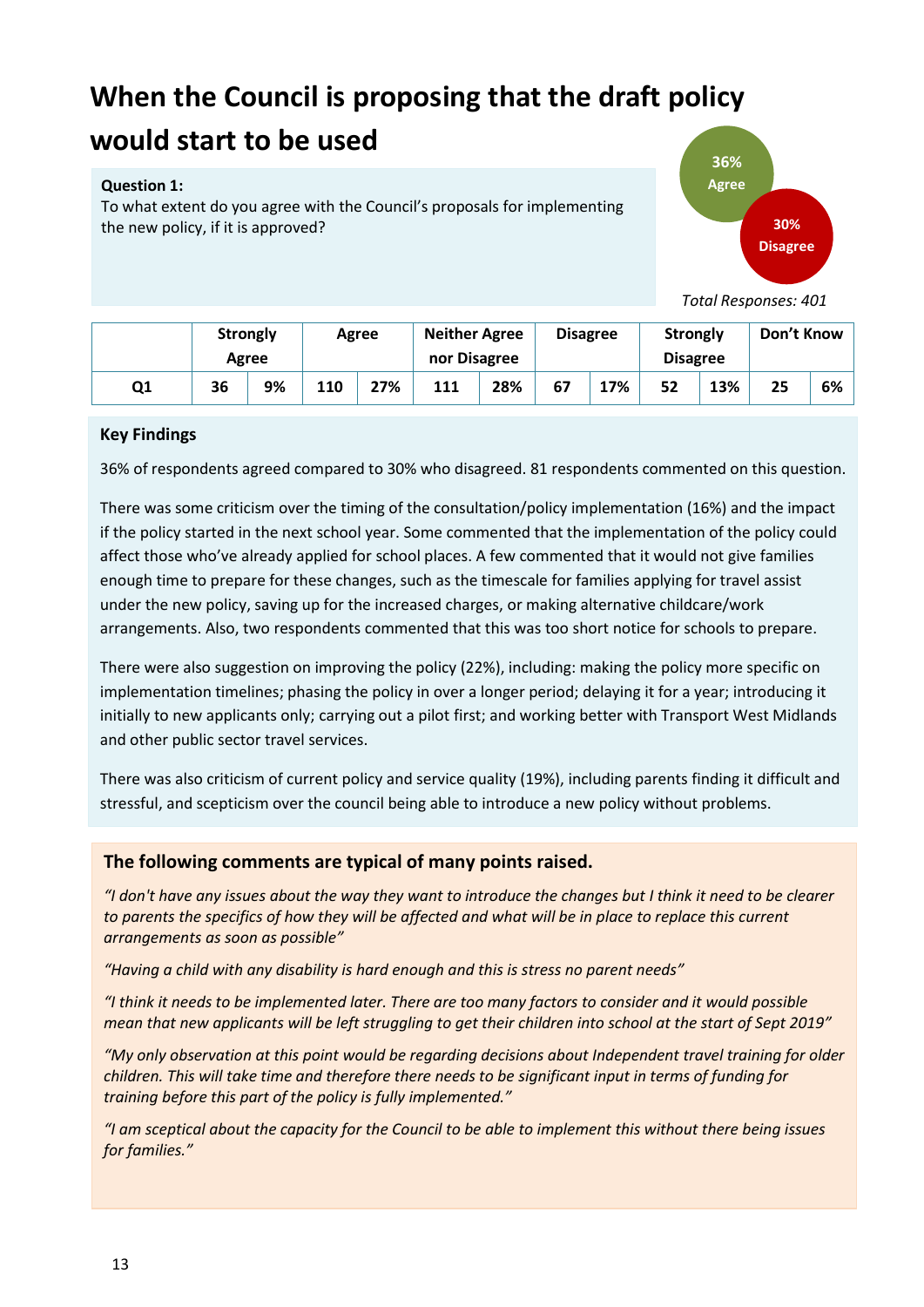## <span id="page-13-0"></span>**Any other comments**

In summarising open-ended comments with no specific question asked, there is by necessity a degree of simplification and categorisation. This should be borne in mind when reading the analysis below.

The survey received a total of 149 wide-ranging and detailed comments and suggestions under this question.

The top themes of comments were:

- The importance of travel assistance to families with SEND (31%);
- The impact of the new policy on parents/carers (27%);
- Suggestions for improvement with policy/consultation (25%);
- Current service not fit for purpose (21%);
- The impact on vulnerable children (17%).

The most popular theme was on the general importance of travel assist, how vulnerable child/families with SEND need the support of the service, and for the council not to prioritise cost cutting over children's wellbeing and outcomes. *"...if a child or young adult has an EHCP they should automatically have assistance and transport to gain as much of a life as possible. Money should not come into it it should be part of their education and health."* 

 *having to continually pay for it.*" Within this theme, some parents and carers feel discriminated and mistreated, "*At what point do parents have to be at to stop having to fight for everything a mainstream school would have without* 

This was often tied into another theme, that making changes to the TA service would have a negative impact on families, for whom life was already very difficult and stressful: *"As a single parent, my mother struggles every day to support me as she has [chronic health issues]. She gets up every morning snow, rain and no matter what the weather or extreme pain she is in to get my son to his dropping off point away from her house. Every day is a struggle for her and her health is getting worse ... If there was any other way that I could get my child to school to make it easier I would be there...."* 

There were particular concerns over the financial impact on families already struggling due to benefit and service cuts: *"Please think about the challenges that caring for a severely disabled child bring in virtually every field. Budgets in support of families have been severely restricted over the years...."* There were also some miscellaneous concerns over impact on working parents' employment, as well as increased air pollution from more cars.

The difficulty and stress parents and carers faced were sometimes linked into issues with the current service that was considered by some to be not fit for purpose. There were concerns that reduced budgets would impact on service delivery - "*We families cannot sustain anymore cuts or changes that affect our kids safe access to education"* or because of specific problems found within the service. These problems included long delays and lack of help with applications, to poor customer service communications, to issues with buses: "...*most of the time dirty* ", "...*never on time*"; *"...have had old buses break down..."* 

There were also concerns about the negative impact on the children with SEND, particularly around educational access and development. *"I work within a special school and see how important travel assistance is to our parents/families. Some of our children are so complex and having support is vital to ensure that they receive a good education. The cuts to our current transport has made it so difficult for our parents to access. "*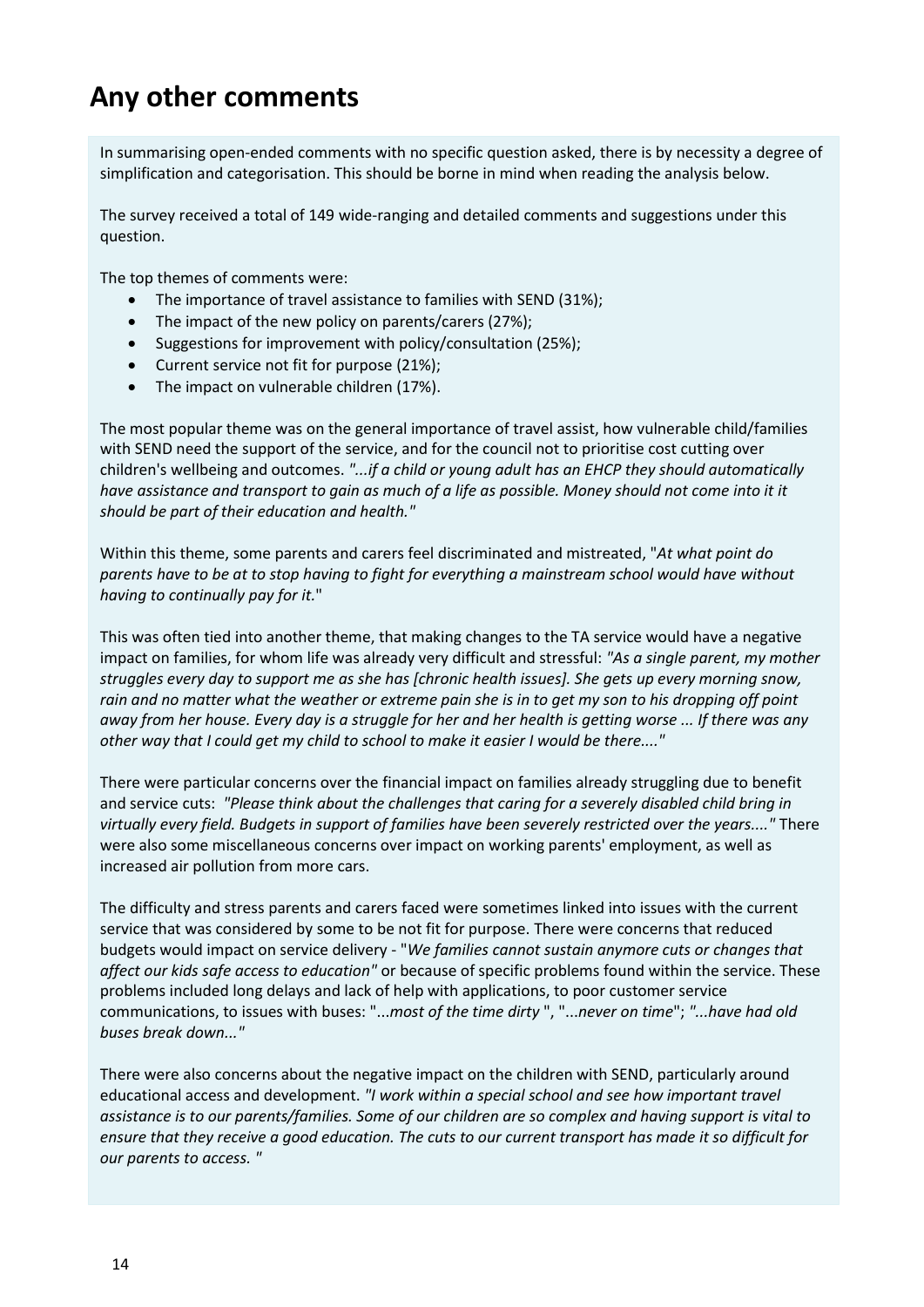Many respondents made suggestions for improvement to the policy/consultation, including: working with experienced specialists and families to improve service and shape policy; provision of more and better supported guides; more clearly written and defined policy; re-introduction of collection from home; more time for implementation; clear communication and notice given for any changes; flexible transport options and more joined up working with other organisations; after school care; driver consistency; school attendance at panel; and fairer policy.

There were a few other miscellaneous comments on those who agreed with policy, other positive thoughts on the service, and a few sceptical that this feedback will make any difference.

There was only one off-topic comment, in relation to bins.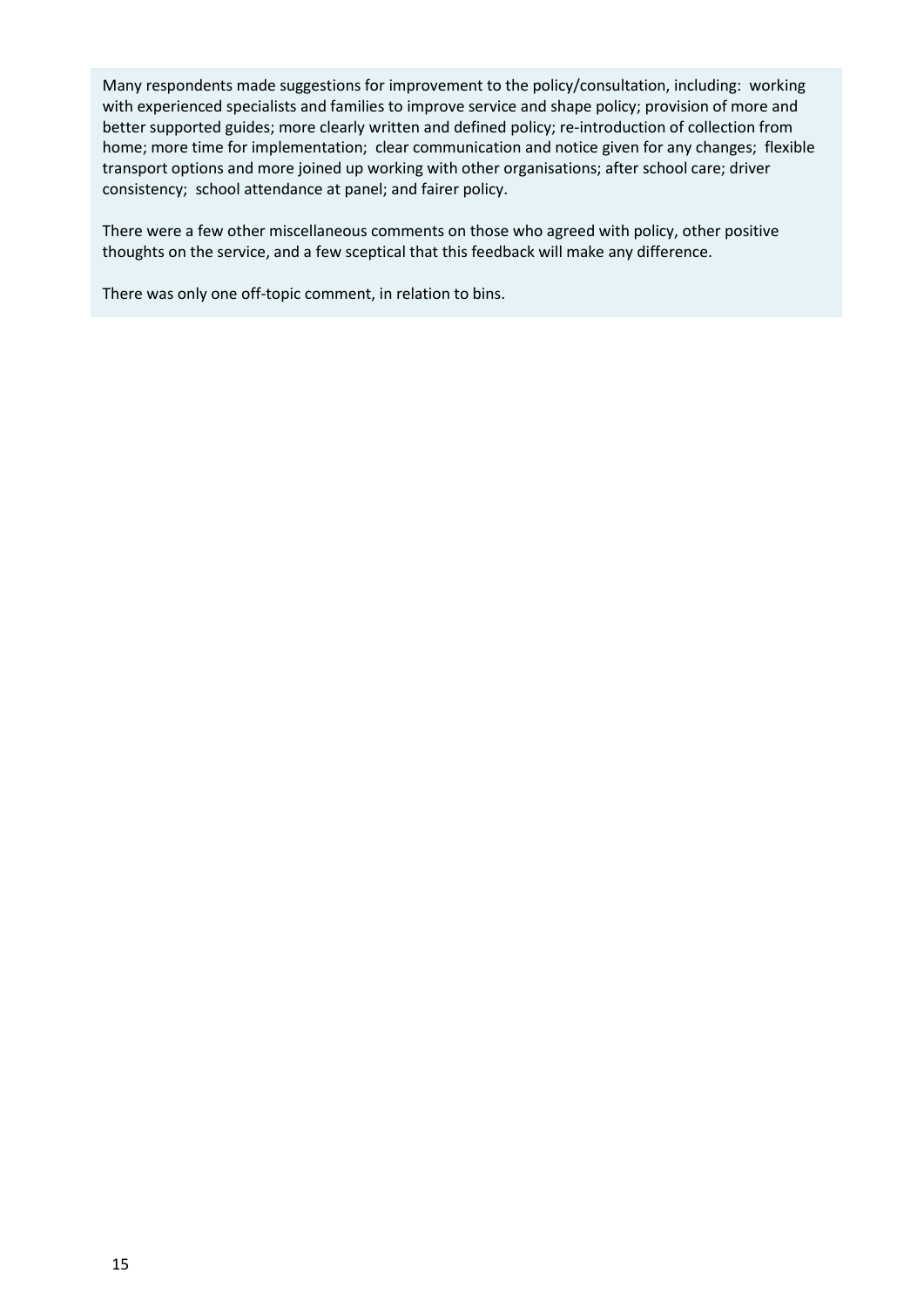# <span id="page-15-0"></span>**Appendix 1 – 'About You' Respondent Type**

| Are you responding to this consultation on behalf of someone else or yourself? | % of respondents |
|--------------------------------------------------------------------------------|------------------|
| I am responding on behalf of someone else                                      | 53%              |
| I am responding for myself                                                     | 47%              |
| <b>Total</b>                                                                   | 100%             |

| If you are completing this survey on behalf of someone else, please specify your<br>relationship with them. | % of respondents |
|-------------------------------------------------------------------------------------------------------------|------------------|
| Parent/carer/guardian                                                                                       | 50%              |
| Sibling                                                                                                     | 1%               |
| Other family member                                                                                         | 1%               |
| Friend                                                                                                      | 1%               |
| Teacher                                                                                                     | 6%               |
| Support worker                                                                                              | 3%               |
| Social worker                                                                                               | 0%               |
| Medical professional                                                                                        | 0%               |
| Other (please specify below)                                                                                | 1%               |

| Firstly, which of the following are you (or the person you are completing this on<br>behalf of)? Please tick all that apply. | % of respondents |
|------------------------------------------------------------------------------------------------------------------------------|------------------|
| I am a resident of Birmingham                                                                                                | 66%              |
| am a child or young person currently receiving support from Travel Assist                                                    | 15%              |
| I am the parent or carer of a child or young person with special educational needs or<br>disability                          | 54%              |
| I work for the NHS                                                                                                           | 3%               |
| I represent a charity that covers the Birmingham area                                                                        | 1%               |
| I represent a community group in Birmingham                                                                                  | 1%               |
| I work for Birmingham City Council                                                                                           | 22%              |
| I work in a Birmingham school or academy                                                                                     | 19%              |
| am a governor at a Birmingham school or academy                                                                              | 6%               |
| am a Birmingham councillor or MP                                                                                             | 0.5%             |
| I represent a transport company                                                                                              | 0.2%             |
| I represent a public sector organisation                                                                                     | 1%               |
| Other (If you have selected 'Other' - please specify below)                                                                  | 2%               |

*Note: percentages do not add up to 100% as respondents allowed more than one option and question was optional* 

| Question 4: If you are a child, young person, parent or carer with experience of using      | $%$ of      |
|---------------------------------------------------------------------------------------------|-------------|
| services provided by Travel Assist, please specify these below. Please tick all that apply. | respondents |
| Bus/train/tram pass                                                                         | 8%          |
| Independent travel training                                                                 | 2%          |
| Personal transport budget                                                                   | 2%          |
| Minibus                                                                                     | 51%         |
| Guide                                                                                       | 32%         |
| Taxi                                                                                        | 15%         |
| One to one transport (where a single child/young person is transported on a vehicle)        | 4%          |
| Other (please specify below)                                                                | 1%          |

*Note: percentages do not add up to 100% as respondents allowed more than one option and question was optional*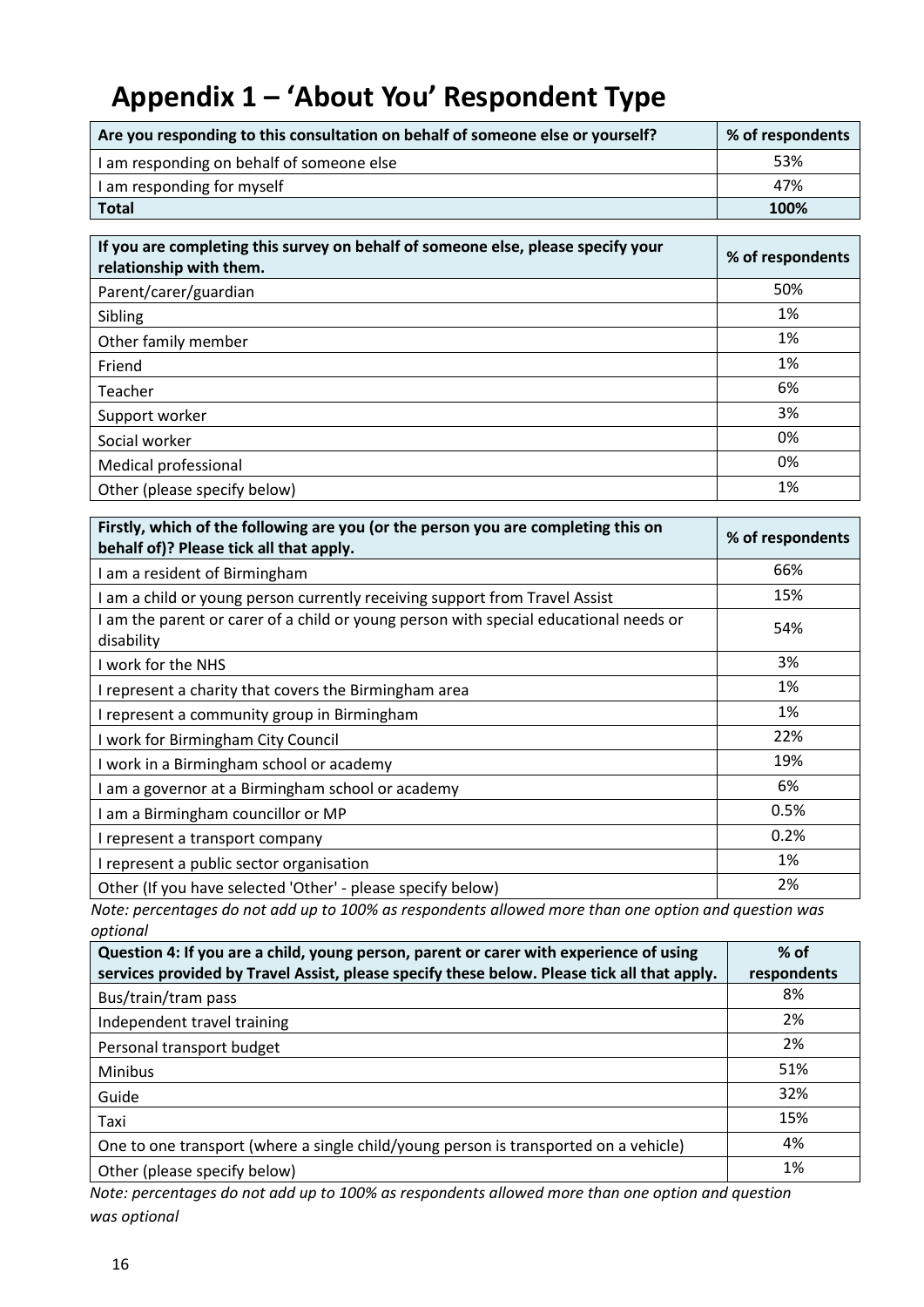# <span id="page-16-0"></span>**Appendix 2 – Equalities Profile of Survey Respondents**

| <b>Age Group</b>   | % of respondents | % responding on<br>behalf of |  |
|--------------------|------------------|------------------------------|--|
| $0 - 4$            | 0%               | 0%                           |  |
| $5 - 9$            | 0%               | 27%                          |  |
| $10 - 14$          | 0%               | 32%                          |  |
| $15 - 17$          | 1%               | 20%                          |  |
| $18 - 19$          | 0%               | 5%                           |  |
| $20 - 24$          | 1%               | 2%                           |  |
| $25 - 29$          | 3%               | 0%                           |  |
| $30 - 34$          | 6%               | 0%                           |  |
| $35 - 39$          | 15%              | 0%                           |  |
| $40 - 44$          | 19%              | 0%                           |  |
| $45 - 49$          | 19%              | 0%                           |  |
| $50 - 54$          | 14%              | 0%                           |  |
| $55 - 59$          | 8%               | 1%                           |  |
| $60 - 64$          | 4%               | 0%                           |  |
| $65 - 69$          | 1%               | 0%                           |  |
| $70 - 74$          | 1%               | 0%                           |  |
| $75 - 79$          | 0%               | 0%                           |  |
| $80 - 84$          | 0%               | 0%                           |  |
| $85+$              | 0%               | 0%                           |  |
| Prefer not to say  | 7%               | 11%                          |  |
| <b>Grand Total</b> | 100%             | 100%                         |  |

| Gender                           | % of respondents | % responding on<br>behalf of |
|----------------------------------|------------------|------------------------------|
| Female                           | 18%              | 56%                          |
| Male                             | 74%              | 25%                          |
| Prefer not to say / not answered | 8%               | 18%                          |
| <b>Total</b>                     | 100%             | 100%                         |

| <b>Ethnicity</b>                 | % of respondents | % responding on<br>behalf of |
|----------------------------------|------------------|------------------------------|
| Asian / Asian British            | 13%              | 13%                          |
| Black / African / Caribbean      | 7%               | 4%                           |
| Mixed / multiple ethnic groups   | 5%               | 9%                           |
| Other ethnic group               | 0%               | 1%                           |
| White                            | 67%              | 51%                          |
| Prefer not to say / Not answered | 7%               | 18%                          |

*Note: percentages do not add up to 100% as respondents allowed more than one option*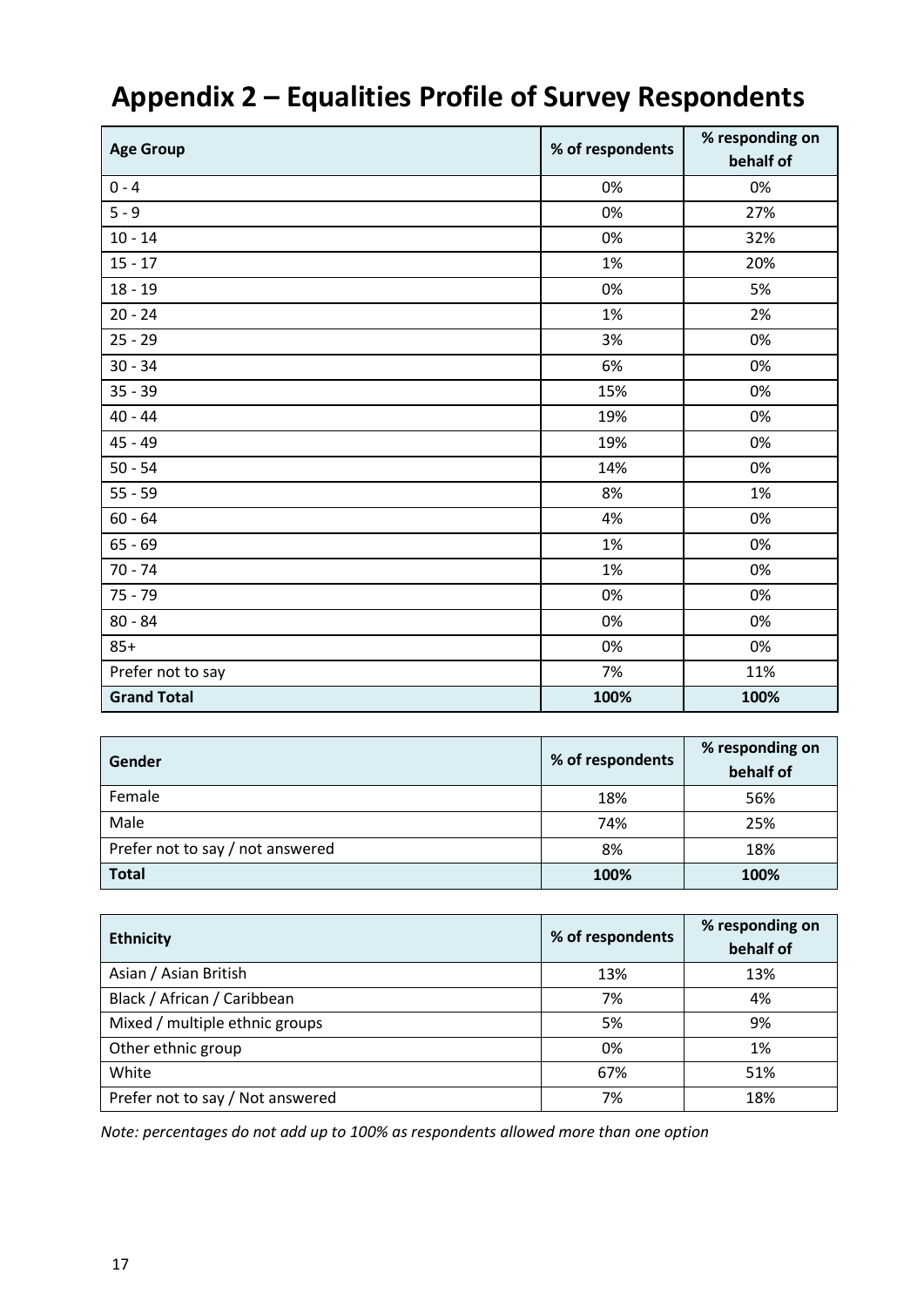| <b>Religion</b>                                                                                        | % of respondents | % responding on<br>behalf of |
|--------------------------------------------------------------------------------------------------------|------------------|------------------------------|
| <b>Buddhist</b>                                                                                        | 0%               | 0%                           |
| Christian (including Church of England, Catholic, Protestant,<br>and all other Christian denominators) | 48%              | 39%                          |
| Hindu                                                                                                  | 1%               | 0%                           |
| Jewish                                                                                                 | 0%               | 0%                           |
| Muslim                                                                                                 | 16%              | 18%                          |
| Sikh                                                                                                   | 0%               | 0%                           |
| No Religion                                                                                            | 21%              | 21%                          |
| Any Other Religion                                                                                     | 1%               | 1%                           |
| Prefer not to say / not answered                                                                       | 13%              | 20%                          |
| <b>Total</b>                                                                                           | 100%             | 100%                         |

| <b>Sexual Orientation</b>        | % of respondents | % responding on<br>behalf of |
|----------------------------------|------------------|------------------------------|
| Bisexual                         | 1%               | 1%                           |
| Gay or Lesbian                   | 1%               | 1%                           |
| Heterosexual or Straight         | 73%              | 52%                          |
| Other                            | 1%               | 3%                           |
| Prefer not to say / Not answered | 24%              | 43%                          |
| <b>Total</b>                     | 100%             | 100%                         |

| Any long-term physical or mental health conditions or<br>illnesses | % of respondents | % responding on<br>behalf of |
|--------------------------------------------------------------------|------------------|------------------------------|
| Yes                                                                | 18%              | 77%                          |
| No.                                                                | 66%              | 11%                          |
| Prefer not to say                                                  | 16%              | 11%                          |
| <b>Total</b>                                                       | 100%             | 100%                         |

| Affected by the following long-term physical or mental<br>health conditions or illnesses | % of respondents | % responding on<br>behalf of |
|------------------------------------------------------------------------------------------|------------------|------------------------------|
| Vision (e.g. blindness or partial sight)                                                 | 1%               | 8%                           |
| Hearing (e.g. deafness or partial hearing)                                               | 2%               | 5%                           |
| Mobility (e.g. walking short distances or climbing stairs)                               | 5%               | 23%                          |
| Dexterity (e.g. lifting and carrying and carrying objects, using                         |                  |                              |
| a keyboard)                                                                              | 2%               | 11%                          |
| Learning or understanding or concentrating                                               | 3%               | 38%                          |
| Memory                                                                                   | 2%               | 13%                          |
| <b>Mental Health</b>                                                                     | 9%               | 16%                          |
| Stamina or breathing or fatigue                                                          | 3%               | 6%                           |
| Socially or behaviourally (e.g. associated with autism,                                  |                  |                              |
| attention deficit disorder or Asperger's syndrome)                                       | 3%               | 36%                          |
| Other (please specify)                                                                   | 2%               | 4%                           |
| Prefer not to say                                                                        | 13%              | 6%                           |

*Note: percentages do not add up to 100% as respondents allowed more than one option*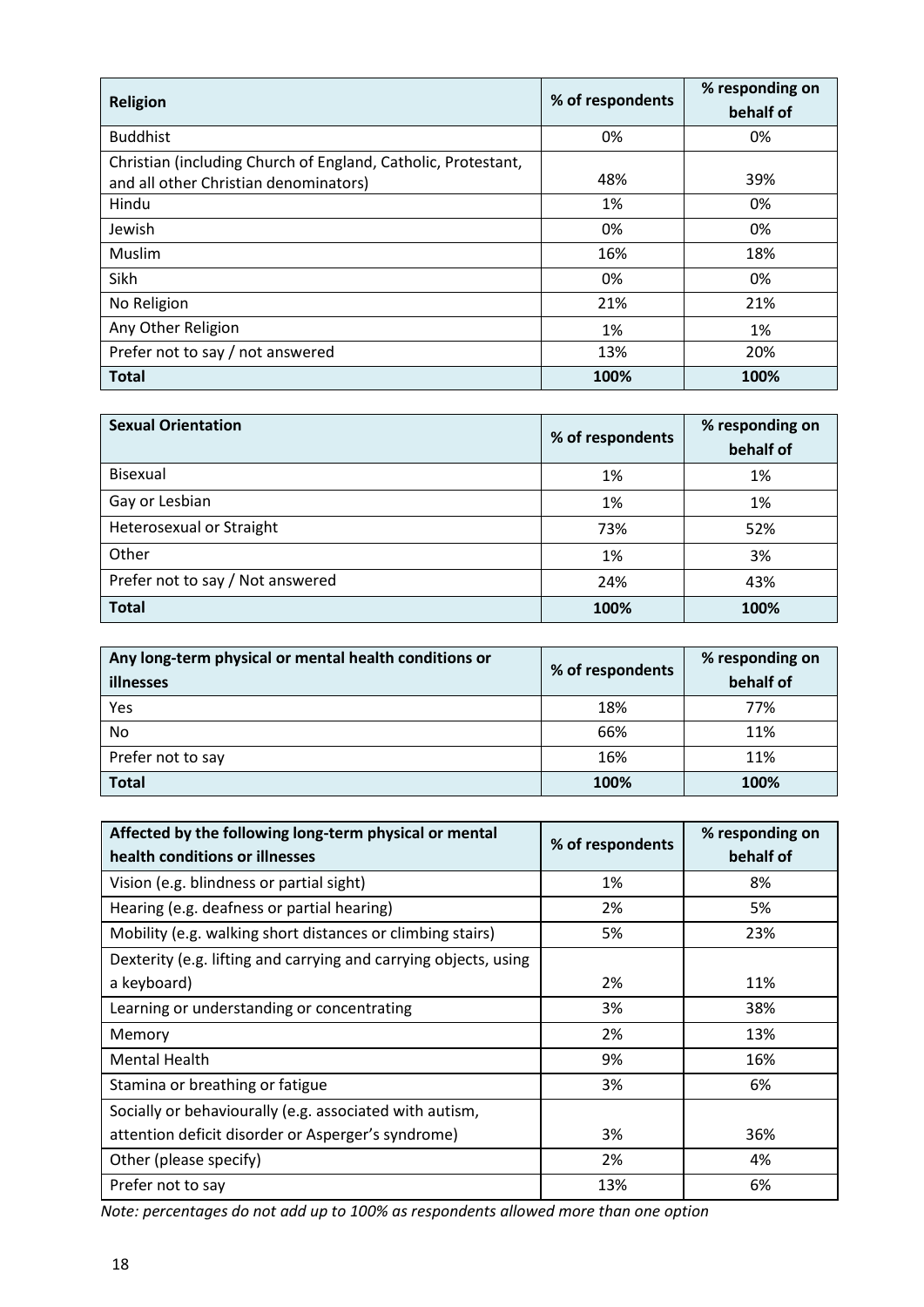| <b>Caring Responsibilities</b>                     | % of respondents | % responding on<br>behalf of |
|----------------------------------------------------|------------------|------------------------------|
| None                                               | 20%              | 47%                          |
| Primary carer of child/children under 18           | 39%              | 3%                           |
| Primary carer of disabled child/children           | 32%              | 2%                           |
| Primary carer of disabled adult (18 and over)      | 7%               | 1%                           |
| Primary carer of older person/people (65 and over) | 2%               | 0%                           |
| Secondary carer                                    | 6%               | 0%                           |
| Prefer not to say                                  | 9%               | 10%                          |

*Note: percentages do not add up to 100% as respondents allowed more than one option*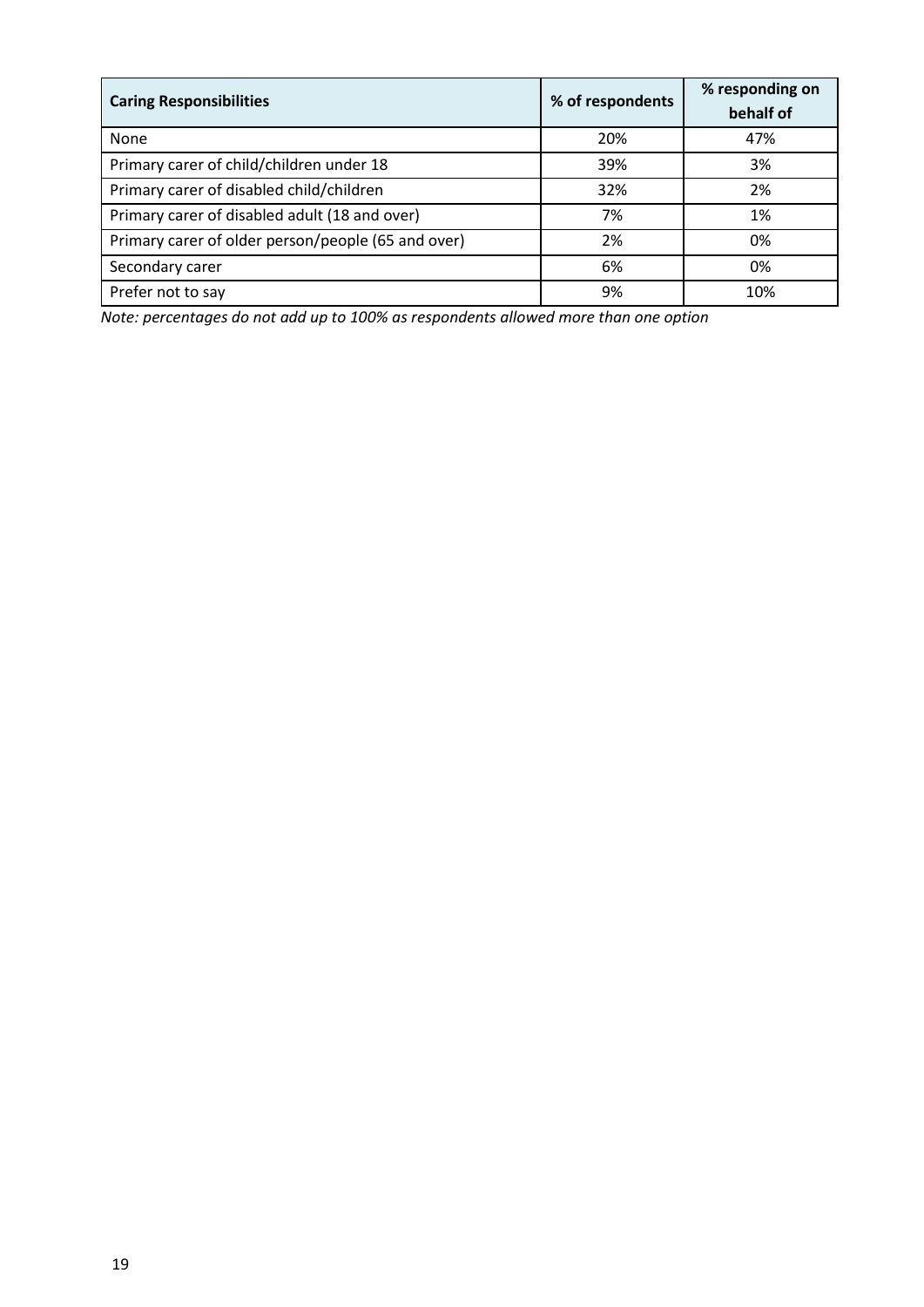# <span id="page-19-0"></span>**Appendix 3 – Respondents by Ward**

Of the **307** respondents who provided a valid postcode, **5%** live outside of Birmingham. The remaining residents are based in the following wards.



Please note this is only showing counts of those who directly responded.